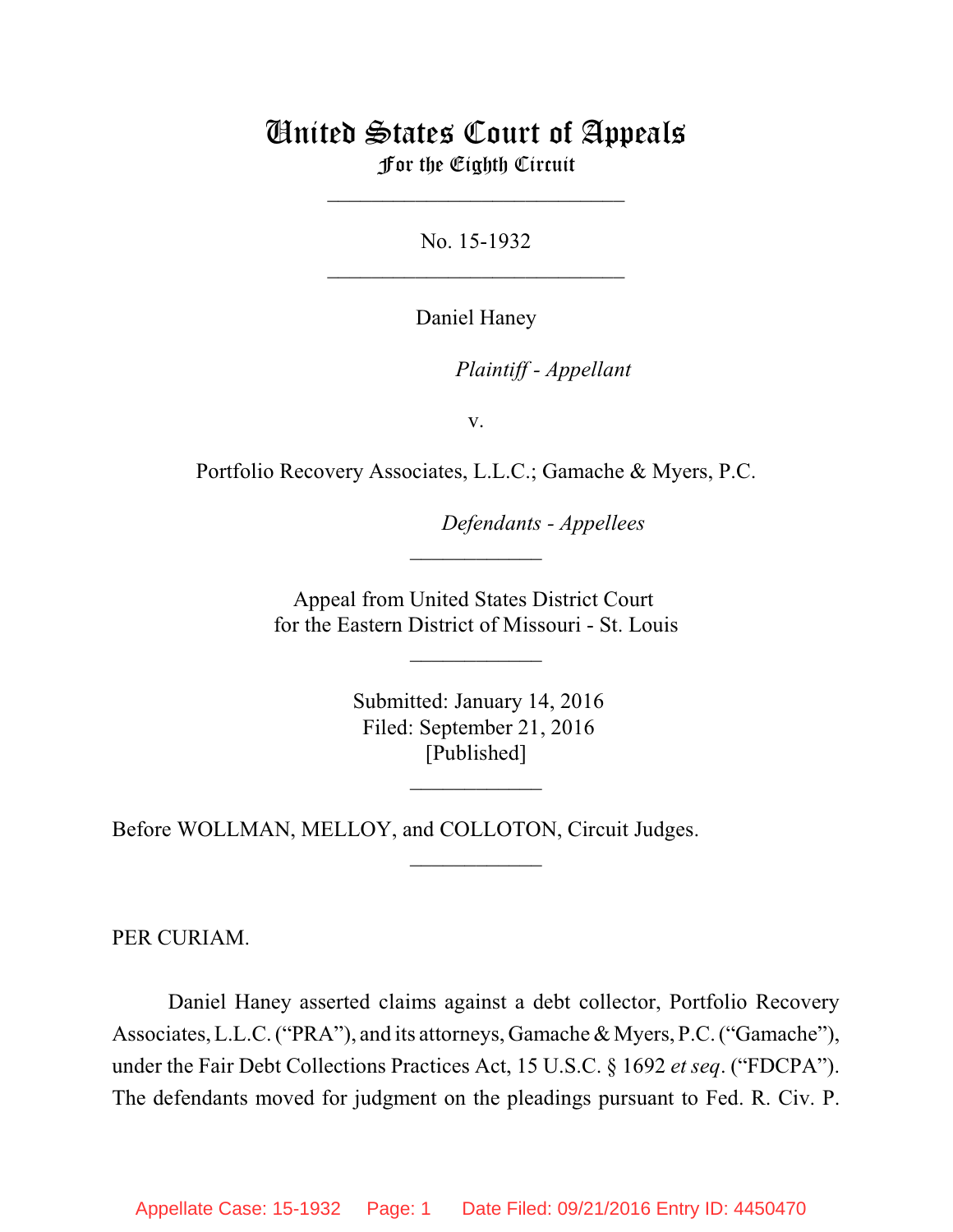12(c), and the district court granted the motion. We affirmin part, reverse in part, and remand.

I.

Haney incurred credit-card debts using a Wal-Mart credit card issued by GE Money Bank, F.S.B. (the "Wal-Mart account"), and an HSBC credit card issued by HSBC Bank Nevada, N.A./Orchard Bank (the "HSBC account"). The card issuers charged off the debts and later sold and assigned the charged-off debts to PRA. PRA hired Gamache to aid in collection of the HSBC account. Gamache sent Haney three collection letters and filed a state-court collection action. PRA employed other counsel to aid in collection of the Wal-Mart account and filed a state-court collection action.

Haney alleges FDCPA violations based upon statements, omissions, and demands in the underlying letters and collection actions. The primary issues raised in this appeal include: (1) whether the original creditors' acts of charging off the debts preclude the assignee debt collector from demanding post-charge-off statutory prejudgment interest in letters and collection suits; and (2) whether the demands sought prejudgment interest upon interest (compound interest) in violation of Missouri law and the FDCPA.

With these arguments in mind, we turn to the detailed allegations. The balance of the Wal-Mart account was \$1,224.88 at the time of the July 20, 2010 charge-off. Of that total amount, \$416.93 was labeled "FINANCE CHARGES" and consisted, at least in part, of accrued contractual interest. The HSBC account, purportedly charged off on June 30, 2010, had a balance of \$740.16. A June 2010 statement shows the outstanding HSBC balance included at least some fee and interest charges. PRA received the Wal-Mart account by assignment on April 19, 2011. Haney does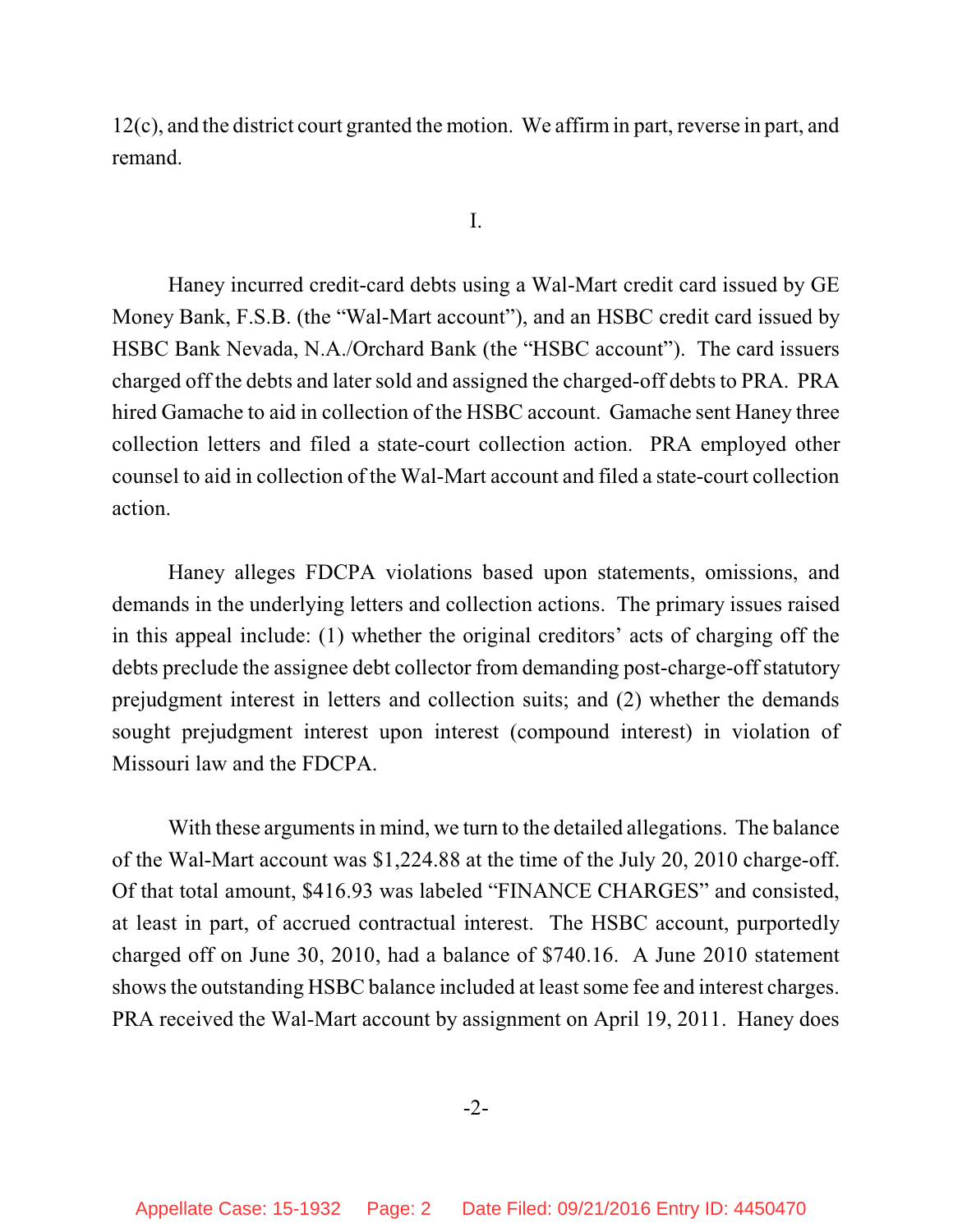not allege the date of assignment for the HSBC account, and the pleadings and appended materials do not identify an assignment date.<sup>1</sup>

Gamache sent Haney a first letter regarding the HSBC account dated April 11, 2013. The letter stated, "RE: PORTFOLIO RECOVERY ASSOCIATES, LLC DANIEL G HANEY," identified the debt as "OUR FILE NO.: 13504068," and stated the amount due was "\$925.59 . . . plus interest that may accrue after the date of this letter." The letter stated Gamache would provide the name and address of the original creditor if Haney requested the creditor's identity within thirty days of receiving the letter. The letter also stated Gamache would assume the debt to be valid unless Haney responded within thirty days but would obtain verification of the debt if Haney provided notice in writing to dispute any portion of the debt. The file number listed in the letter bore no relationship to Haney's HSBC account number. The letter made no reference to HSBC or the \$740.16 HSBC account balance at the time of charge-off and provided no explanation as to how the demanded amount of \$925.59 was determined.

In fact, Haney argues the amount demanded approximated the \$740.16 chargeoff balance plus nine percent statutory prejudgment interest from the June 20, 2010 charge-off to the date of the letter. The amount demanded was significantly below an amount that would have resulted fromthe continued accrual of contractual interest. The letter's demand for interest covered a period of time before and after PRA acquired the debt and sought statutory prejudgment interest on the entire charge-off balance, an amount that included original principal, fees, and contractual interest.

<sup>&</sup>lt;sup>1</sup>Haney attached the collection letters, state-court complaints, and some additional materials to his federal complaint. We treat these materials as part of the pleadings. Stahl v. City of St. Louis, 687 F.3d 1038, 1039–40 (8th Cir. 2012). These attached materials, however, do not clarify exact dates for all events. Haney nevertheless treats certain facts as established for the purpose of his arguments on appeal.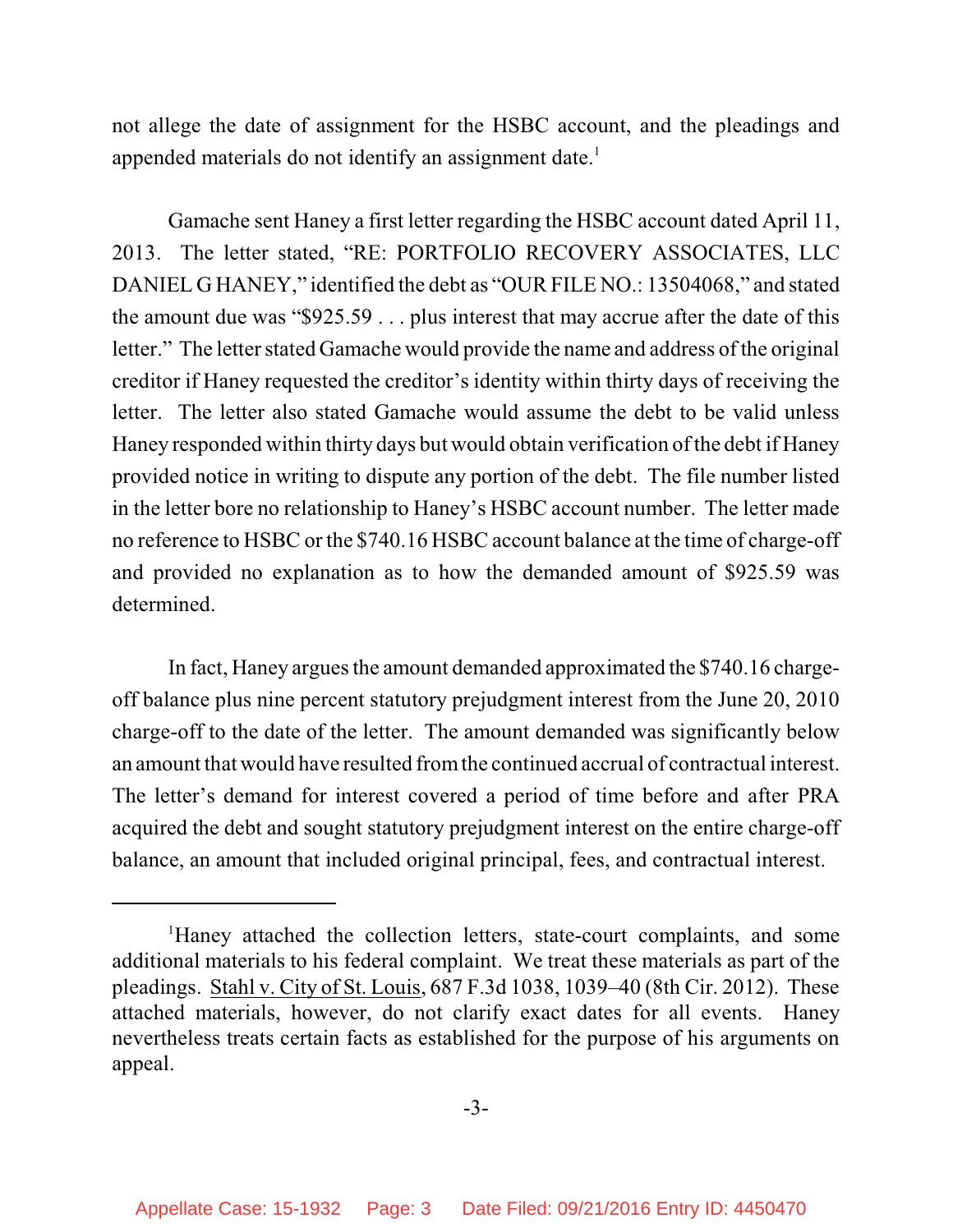In the second letter, dated May 16, 2013, Gamache identified the debt with the same account number, this time stating, "there appears to be an unpaid balance of \$931.98," but Gamache's client would settle for "745.58, provided this amount is paid within 10 days from the date of this letter." The third letter, dated May 31, 2013, listed the same account number and stated, "CLAIM AMOUNT AS OF THE DATE OF THIS LETTER IS: \$934.72 PLUS INTEREST THAT MAY ACCRUE AFTER THE DATE OF THIS LETTER." Unlike the first two letters, which made no references to remedies or legal actions, the third letter concluded, "If we do not hear from you in five days, we will feel free to proceed with all available remedies without further notice to you."

Haney took no action in response to the letters and sought no clarification regarding the identity of the original creditor. Gamache filed a Missouri state-court complaint on November 7, 2013, naming PRA as the plaintiff, identifying Gamache as counsel for PRA, and identifying HSBC as the original creditor. The complaint's prayer for relief, styled as a concluding "whereas" paragraph, sought "a sum of \$740.16 [the original charged-off amount] plus post judgment interest at the statutory rate and for all costs expended herein and for any other and further relief this Court deems just and proper." The state-court complaint on the HSBC account included no request for pre-judgment interest.

Regarding the Wal-Mart account, PRA sent no letters. Rather, PRA filed a Missouri state-court complaint on April 22, 2013. The complaint's prayer for relief, styled as a concluding "whereas" paragraph, sought "a sum of \$1,224.88 [the charged-off amount], together with prejudgment interest, as allowed by law, at the statutory rate from and after July 20, 2010, plus interest on any judgment rendered by this court at the rate of 9% per annum, all costs expended herein and for such further and other relief as this court deems just and proper." This demand for statutory prejudgment interest covered post-charge-off periods of time before and after PRA's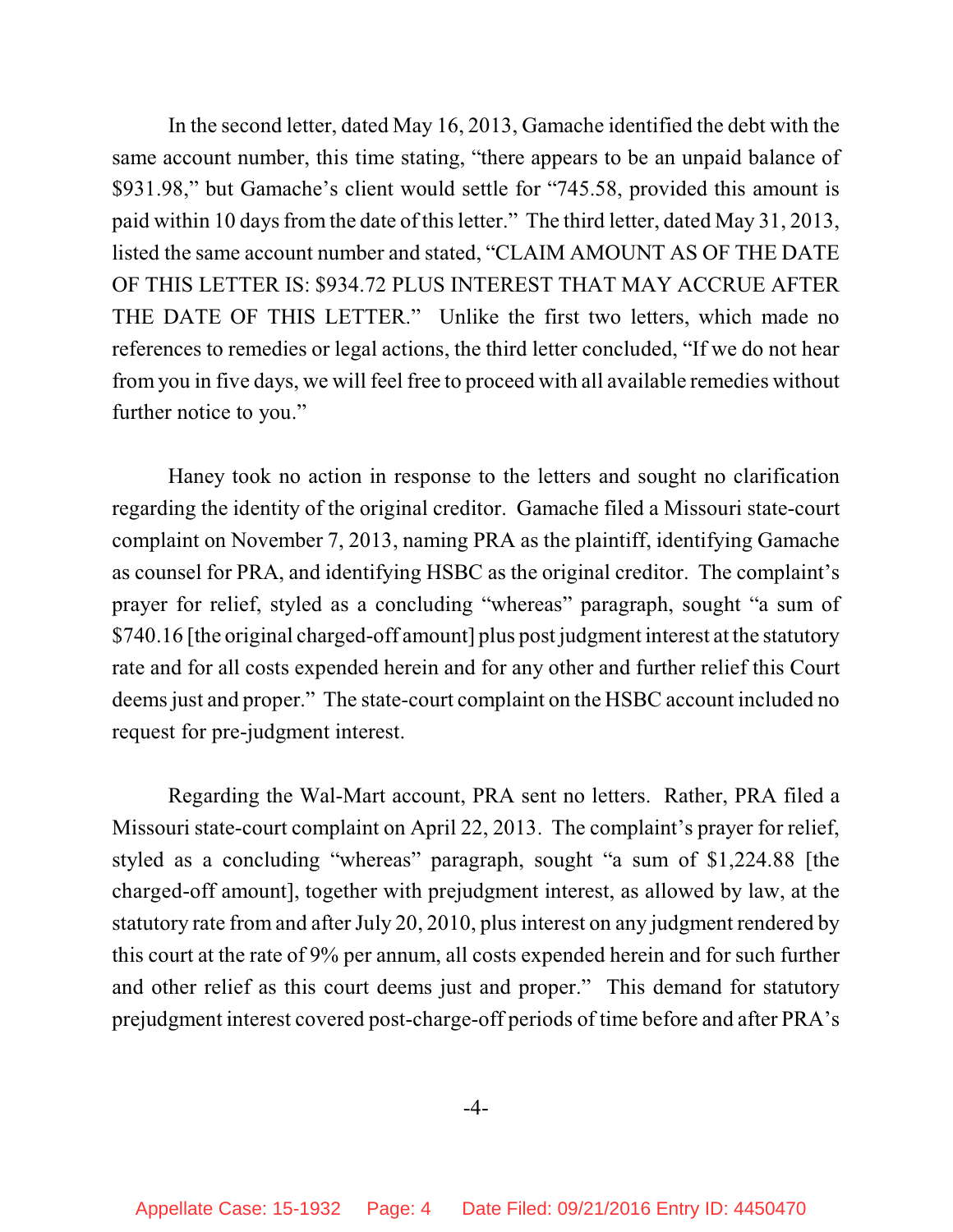acquisition of the debt and also sought statutory prejudgment interest on the accrued contractual interest reflected in the \$1,224.88 charge-off balance.

Haney then filed the current complaint alleging FDCPA violations in four counts. Count I alleged PRA violated 15 U.S.C. § 1692e in several respects by "misrepresent[ing] the character or amount of the debt" being sought. First, Count I alleged PRA's suit on the Wal-Mart account misrepresented as principal a sum that also included interest. Count I also alleged PRA misrepresented the amount it sought by demanding prejudgment interest on a sum that already included contractual interest.<sup>2</sup> Regarding the HSBC account, Count I alleged PRA misrepresented the amount it sought by mischaracterizing as principal an amount that included interest. Finally, Count I alleged PRA violated § 1692e by "alleging, without providing proof of, a valid assignment from HSBC of the HSBC card debt[.]"

Count II alleged Gamache violated 15 U.S.C. § 1692e in two respects by "misrepresent [ing] the character or amount of the debt" it sought. First, Count II alleged Gamache's letters failed to identify which debts were being pursued, "making" it impossible to ascertain which debt Gamache was attempting to collect, and making it impossible to ascertain the validity of . . . the . . . debts[.]" Second, Count II alleged Gamache's letters "unlawfully attempt[ed] to collect interest-on-interest or . . . interest inconsistent with the amount of the original charged-off debt regardless of whether the letters were attempting to collect the HSBC . . . or the [Wal-Mart  $account$ ]... $debt$ [.]"<sup>3</sup>

<sup>&</sup>lt;sup>2</sup>Haney also alleged, in Count I and in other Counts, that the defendants' demands for postjudgment interest were made in violation of the FDCPA. These arguments are wholly frivolous and we do not address them further.

<sup>&</sup>lt;sup>3</sup>Count IV restated the same allegations of Count II against Gamache, characterizing them as violations of  $\S 1692f(1)$  rather than  $\S 1692e$ . The district court dismissed Count IV as derivative of Count II. Like the district court, we do not address Count IV separately.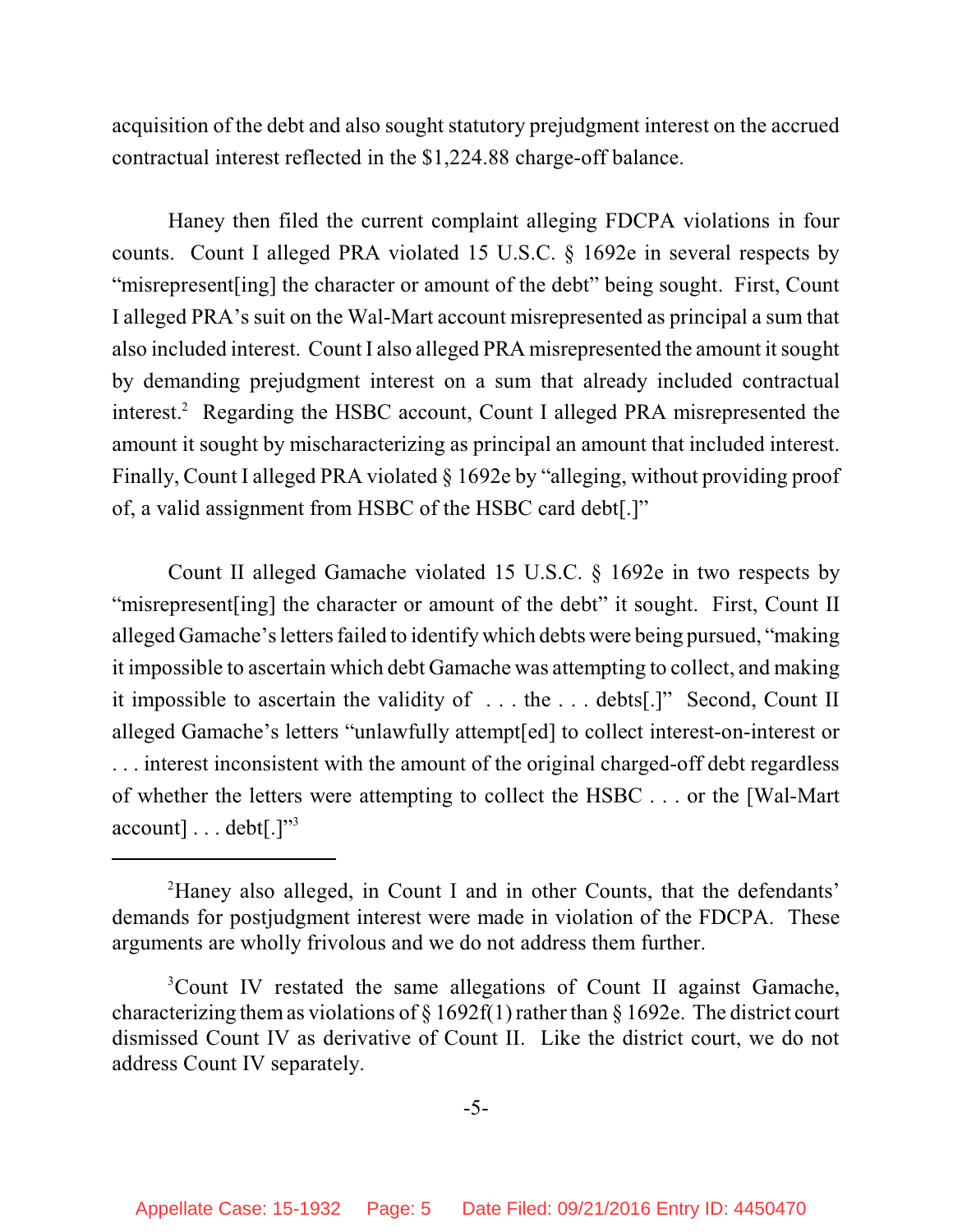Count III alleged PRA violated 15 U.S.C. § 1692f(1) in two respects by "us[ing] unfair or unconscionable means to attempt to collect the [HSBC] debt[.]" First, Count III alleged PRA sought "interest, fees, and other amounts not permitted at law or expressly permitted by the written instrument creating the debt." Second, Count III alleged PRA sought interest on interest "when such compound interest was not expressly permitted by the written instrument."

The defendants moved jointly for dismissal pursuant to Fed. R. Civ. P. 12(c). Haney resisted, and the district court granted the motion. The court first determined that the prayers for relief in the concluding paragraphs of a civil complaint were not communicationsto the debtor or actionable collection efforts pursuant to the FDCPA. Rather, the court characterized them as mere requests to the court. In the alternative, the court held the original creditor's act of charging off the card balance did not preclude a subsequent assignee from seeking statutory interest dating from the time of charge-off.

The court then determined PRA had referenced only the "balance due" or the "outstanding sum" and had not made any actionable or potentially misleading statements regarding the relative breakdown of principal and interest in the amounts demanded. And, regarding the filing of the HSBC suit without proof of a valid assignment, the district court determined there existed no requirement for the presentation of such proof at the time a collection action is filed.<sup>4</sup>

<sup>&</sup>lt;sup>4</sup>Haney argues on appeal that he actually alleged PRA was not, in fact, the assignee of the HSBC account. In his complaint and district court briefing, however, he did not challenge HSBC's status as assignee. Rather, he consistently argued that PRA impermissibly filed suit "alleging, without providing proof of, a valid assignment." We view these issues asseparate. The district court addressed the issue presented and found no plausible FDCPA claim based on the failure to submit proof of assignment with a state court complaint. Because Haney did not challenge PRA's status as assignee below, we do not address that issue on appeal. Because Haney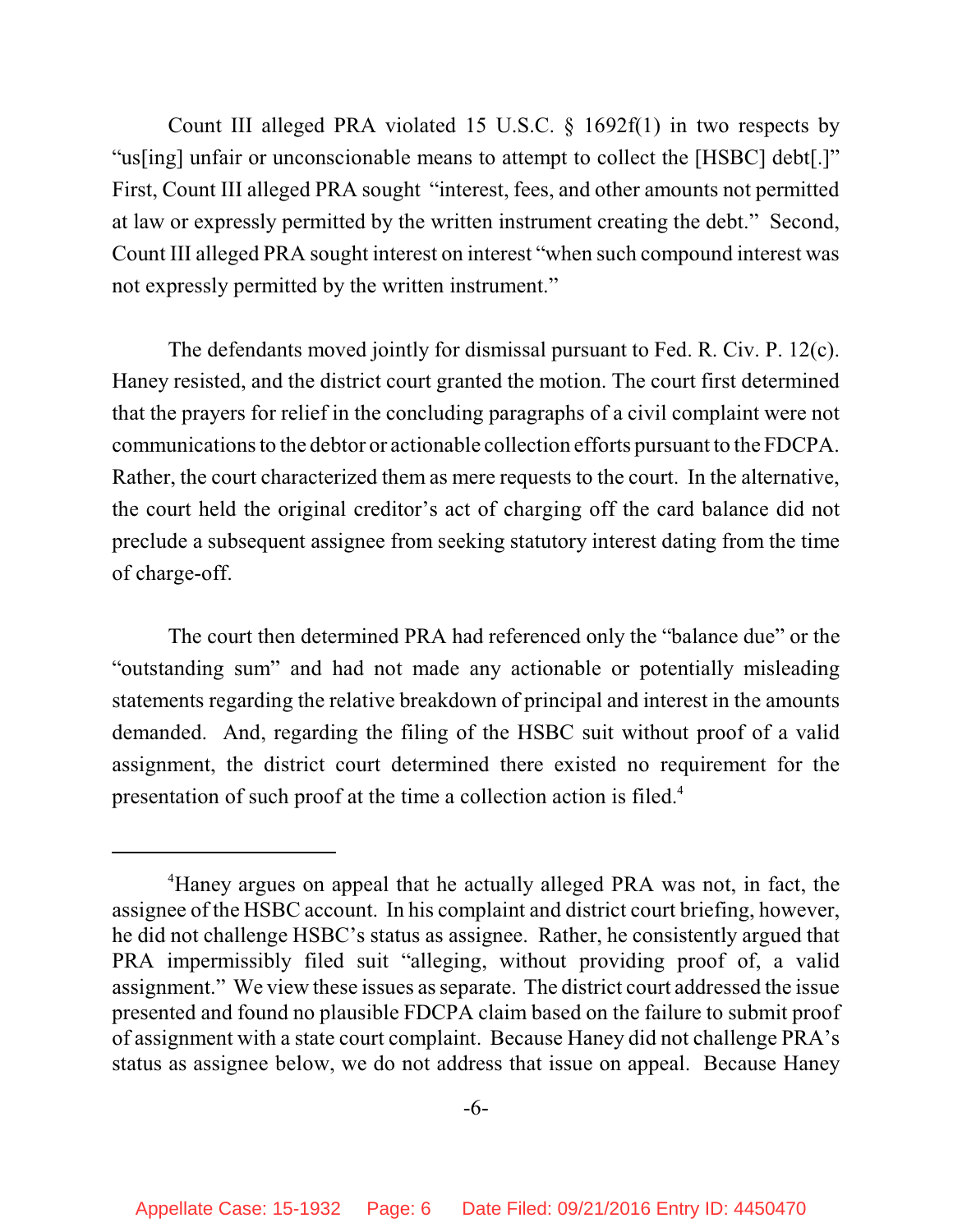The district court determined Gamache had not violated § 1692e by failing to adequately identify the debt and Gamache and PRA had not impermissibly demanded prejudgment interest-on-interest or compound interest, in violation of state law. Haney appeals.

II.

#### A. Standard of Review, FDCPA Generally

"We review a motion for judgment on the pleadings de novo. We accept as true all facts pleaded by the non-moving party and grant all reasonable inferences from the pleadings in favor of the non-moving party." United States v. Any & All Radio Station Transmission Equip., 207 F.3d 458, 462 (8th Cir. 2000). "[W]e review [a]  $12(c)$  motion under the standard that governs  $12(b)(6)$  motions." Westcott v. City of Omaha, 901 F.2d 1486, 1488 (8th Cir. 1990). Pursuant to Rule 12(b)(6), "a complaint must contain sufficient factual matter, accepted as true, to 'state a claim to relief that is plausible on its face.'" Ashcroft v. Iqbal, 556 U.S. 662, 678 (2009) (quoting Bell Atl. Corp. v. Twombly, 550 U.S. 544, 570 (2007)). "A claim has facial plausibility when the plaintiff pleads factual content that allows the court to draw the reasonable inference that the defendant is liable for the misconduct alleged." Id. "A pleading that offers'labels and conclusions' or'a formulaic recitation of the elements of a cause of action will not do.'" Id. (quoting Twombly, 550 U.S. at 555). We assess plausibility by "draw[ing] on [our own] judicial experience and common sense." Id. at 679. Further, we "review the plausibility of the plaintiff's claim as a whole, not the plausibility of each individual allegation." Zoltek Corp. v. Structural Polymer Grp., 592 F.3d 893, 896 n.4 (8th Cir. 2010).

does not otherwise challenge this aspect of the district court's ruling, we do not address this issue further.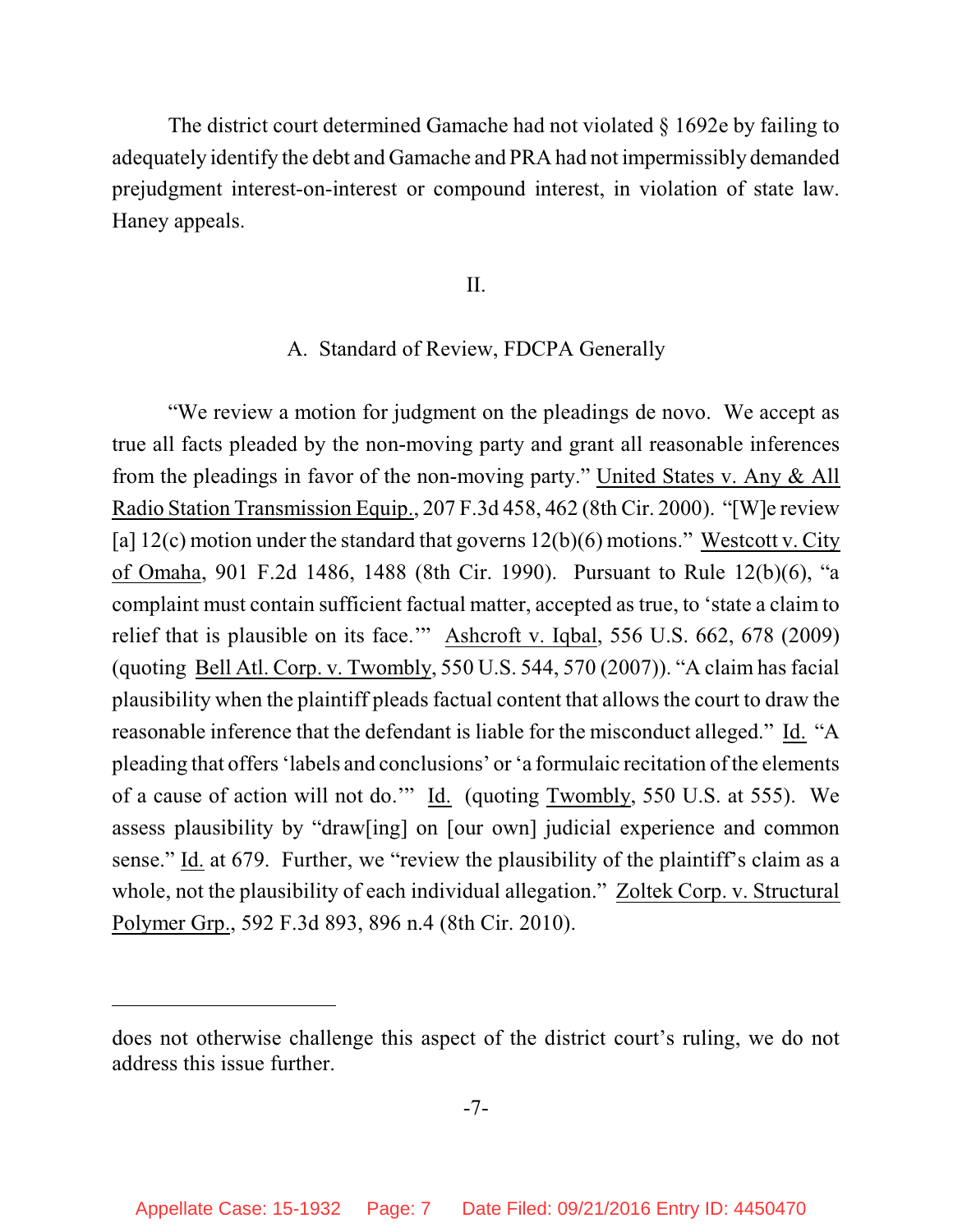"The FDCPA was passed 'to eliminate abusive debt collection practices.'" Janson v. Katharyn B. Davis, LLC, 806 F.3d 435, 437 (8th Cir. 2015) (quoting Jerman v. Carlisle, McNellie, Rini, Kramer & Ulrich LPA, 559 U.S. 573, 577 (2010)). It broadly "prohibits a debt collector from making a 'false, deceptive or misleading representation or means in connection with the collection of any debt,'" id. (quoting 15 U.S.C. § 1692e), and "from using 'unfair or unconscionable means to collect or attempt to collect any debt,'" id. (quoting 15 U.S.C. § 1692f). "When evaluating whether a communication is false, deceptive, or misleading, we consider the perspective of an 'unsophisticated consumer.'" Id. (quoting Peters v. Gen. Serv. Bureau, Inc., 277 F.3d 1051, 1055 (8th Cir. 2002)). This standard is "designed to protect consumers of below average sophistication or intelligence without having the standard tied to 'the very last rung on the sophistication ladder.'" Strand v. Diversified Collection Serv., Inc., 380 F.3d 316, 317 (8th Cir. 2004) (quoting Duffy v. Landberg, 215 F.3d 871, 874 (8th Cir. 2000)). "Th[e] standard protects the uninformed or naive consumer, yet also contains an objective element of reasonableness to protect debt collectors from liability for peculiar interpretations of collection letters." Id. at 317–18; see also Peters, 277 F.3d at 1055 (noting that the unsophisticated-consumer test "'prevents liability for bizarre or idiosyncratic interpretations of collection notices'" (quoting Wilson v. Quadramed Corp., 225 F.3d 350, 354 (3d Cir. 2000))). We do not apply the unsophisticated-consumer standard to communications sent to a consumer's attorney. Powers v. Credit Management Services, Inc., 775 F.3d 567, 573–74 (8th Cir. 2015).

In addition to these general prohibitions, the FDCPA sets forth several specific examples of prohibited actions. For example, § 1692e(2) prohibits any "false representation of . . . the character, amount, or legal status of any debt[.]" Section 1692e(5) prohibits threats "to take any action that cannot legally be taken or that is not intended to be taken." Section 1692f(1) prohibits the "collection of any amount (including any interest, fee, charge, or expense incidental to the principal obligation) unless such amount is expressly authorized by the agreement creating the debt or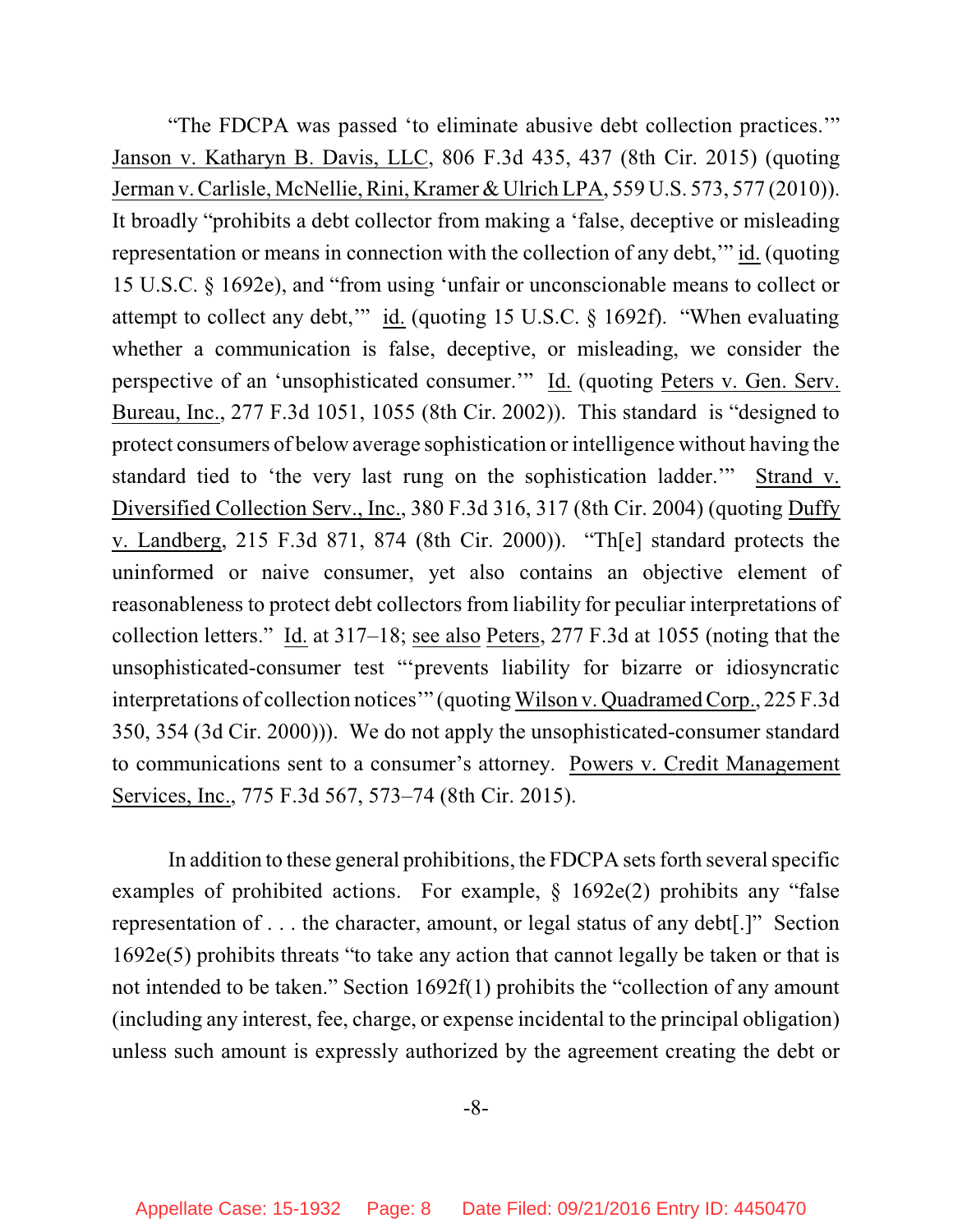permitted by law." And, § 1692g(a) imposes on debt collectors a duty to include certain content<sup>5</sup> in an initial communication with a debtor (or in a follow-up writing sent within five days). With these general requirements in mind, we turn to the parties' arguments.

# B. Post-Charge-Off Statutory Prejudgment Interest

The parties agree that when an original creditor charges off a debt, additional contractual interest no longer accrues. Haney asserts a theory of implicit waiver to argue that the original creditor's choice to charge-off a debt and cease collection of contractual interest also serves as a binding waiver of any future ability to collect *statutory* interest. To support this theory, Haney details the purported accounting consequences of a charge-off and cites the legal effect of a charge-off on a creditor's

<sup>5</sup>The specific content includes:

- (1) the amount of the debt;
- (2) the name of the creditor to whom the debt is owed;
- (3) a statement that unless the consumer, within thirty days after receipt of the notice, disputes the validity of the debt, or any portion thereof, the debt will be assumed to be valid by the debt collector;
- (4) a statement that if the consumer notifies the debt collector in writing within the thirty-day period that the debt, or any portion thereof, is disputed, the debt collector will obtain verification of the debt or a copy of a judgment against the consumer and a copy of such verification or judgment will be mailed to the consumer by the debt collector; and
- (5) a statement that, upon the consumer's written request within the thirty-day period, the debt collector will provide the consumer with the name and address of the original creditor, if different from the current creditor.

15 U.S.C. § 1692g(a).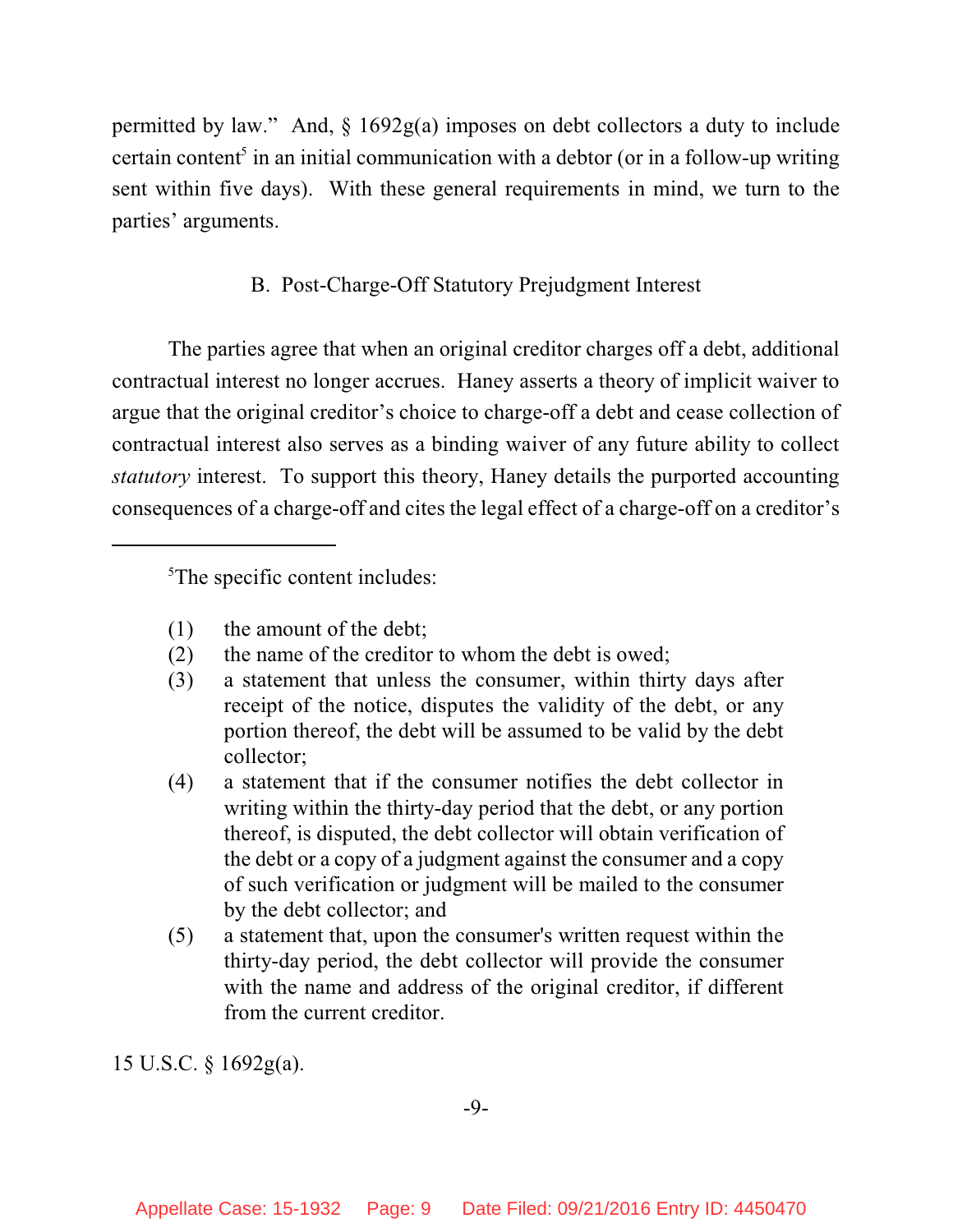ongoing obligation to provide periodic statements. See 12 C.F.R. § 226.5(b)(2)(i) ("Regulation  $Z$ "). Haney appears to argue that, because the act of charging off a debt is not merely a unilateral act but an act that alters the parties' relationship and requires the original creditor to make representations to taxing authorities, we should view a charge-off as a complete waiver of any right to all forms of interest.

The defendants argue the act of charging off a debt does not preclude the collection of statutory prejudgment interest because the act of charging off a debt does not eliminate either the original creditor's statutory rights or the debtor's ongoing obligation to pay the charge-off balance—a liquidated sum—to the creditor. The defendants acknowledge the unilateral act carries with it several legal consequences as provided pursuant to federal tax law<sup>7</sup> and Regulation Z. They argue,

## ${}^6$ Regulation Z provides:

Statement required. The creditor shall mail or deliver a periodic statement as required by § 226.7 for each billing cycle at the end of which an account has a debit or credit balance of more than \$1 or on which a finance charge has been imposed. *A periodic statement need not be sent for an account if the creditor deems it uncollectible*, if delinquency collection proceedings have been instituted, *if the creditor has charged off the account in accordance with loan-loss provisions and will not charge any additional fees or interest on the account*, or if furnishing the statement would violate federal law.

## 12 C.F.R. § 226.5(b)(2)(i) (emphasis added)

<sup>7</sup>See, e.g., McDonald v. Asset Acceptance LLC, No. 2:11-cv-13080, 296 F.R.D. 513, 525 (E.D. Mich. Aug. 7, 2013) ("Instead of amassing interest on a worthless account, [the creditors] sought to sell the accounts and shift the risk of nonpayment to a third party for a nominal fee. This practice also permitted [the creditors] to remove the account from the financial records and receive a bad debt tax deduction." (citing I.R.C. § 166(a)(2))); see also 26 C.F.R. § 1.166–3(a)(2)(i)("[T]he amount which has become worthless shall be allowed as a deduction under section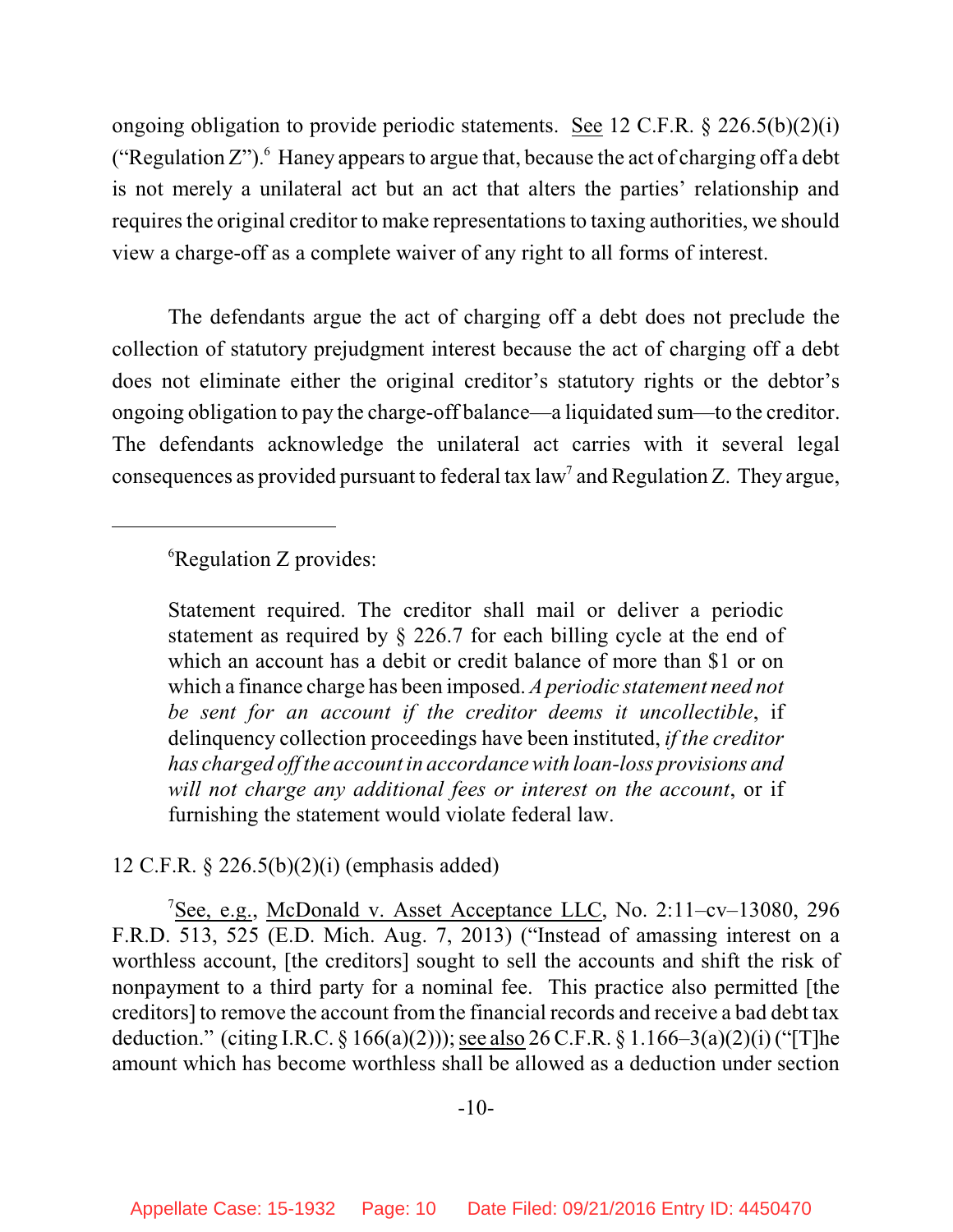however, that the unilateral act does not vest in the debtor a right to have the original creditor and its assignees otherwise forbear from exercising statutory rights to prejudgment interest.

Here, there is no suggestion the original creditors expressly waived any right to statutory prejudgment interest. Similarly, there is no suggestion they asserted an entitlement to statutory prejudgment interest. A failure to assert an entitlement to such interest, however, is not in and of itself proof of waiver. Medicare Glaser Corp. v. Guardian Photo, Inc., 936 F.2d 1016, 1021 (8th Cir. 1991) (applying Missouri law and holding, "[f]orbearance . . . does not constitute a waiver"). Rather, pursuant to Missouri law, implicit waivers must be "unequivocal[ly] clear." Id. ("If a waiver is implied from conduct, the conduct must be 'so consistent with and indicative of an intention to relinquish [the] particular right . . . and so clear and unequivocal that no other reasonable explanation of [the] conduct is possible.'" (citation omitted)). In the absence of some express statement or unequivocally clear overt act, we do not presume waiver.

Although we have never addressed the effect of a debt charge-off upon the availability of statutory prejudgment interest, several other courts have, including several district courts applying Missouri law. Based on the analyses from these several courts, we conclude Missouri statutory prejudgment interest remains available following the charge-off of a credit-card debt.

Haney relies primarily upon a case involving Kentucky law in which the Sixth Circuit held the act of charging off a debt precluded future accrual or collection of statutory prejudgment interest as well as contractual interest. Stratton v. Portfolio

<sup>166(</sup>a)(2) but only to the extent charged off during the taxable year."). Upon sale of a completely charged-off account, the creditor's basis likely will have been adjusted to zero, and the entire proceeds of the sale must recognized as income.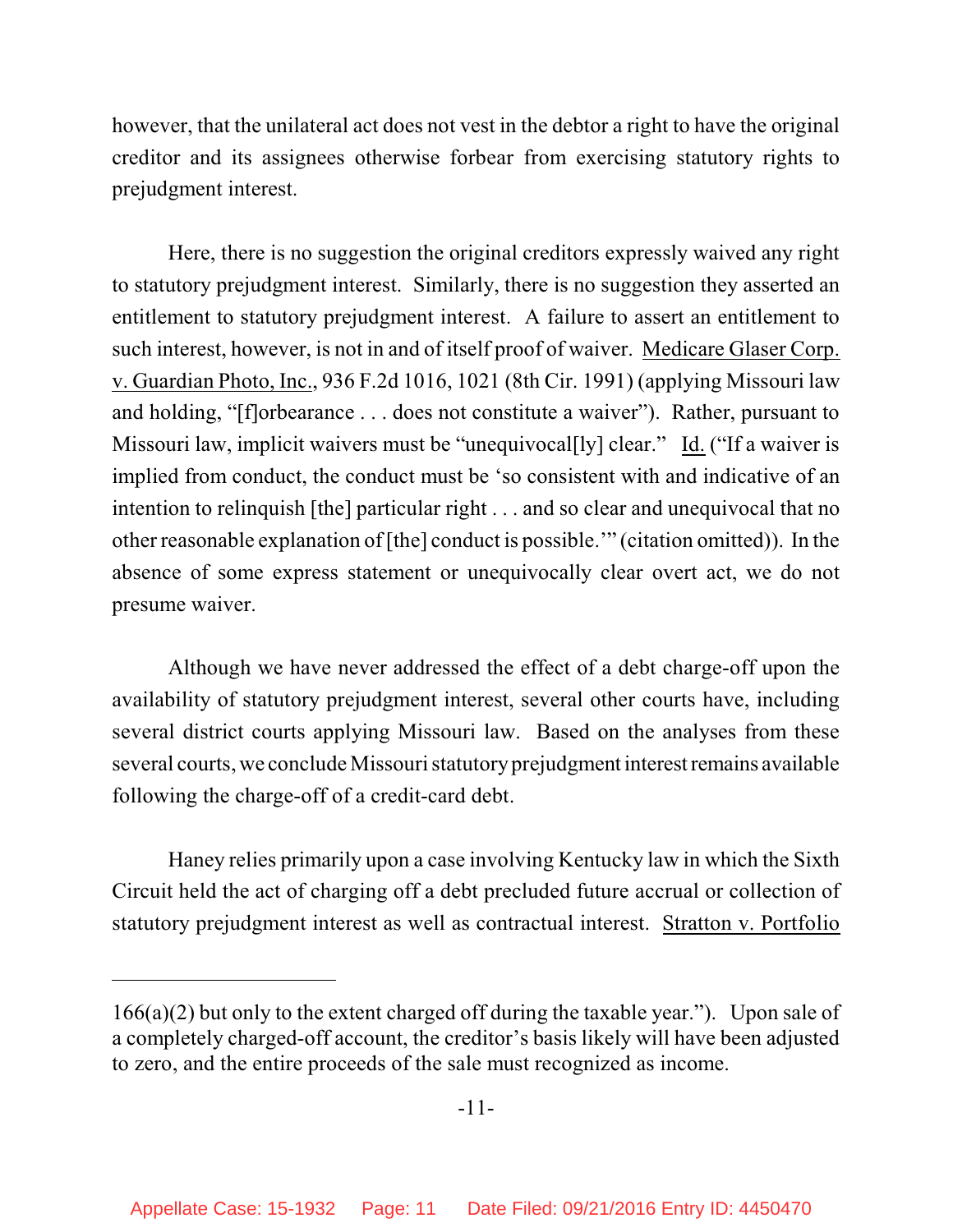Recovery Assocs., LLC, 770 F.3d 443, 445 (6th Cir. 2014) ("Under Kentucky law, a party has no right to statutory interest if it has waived the right to collect contractual interest. And any attempt to collect statutory interest when it is 'not permitted by law' violates the FDCPA."). In reaching its decision, the Sixth Circuit examined Kentucky's usury statute, which allows a default rate of interest of eight percent but permits parties to contract for a different rate. Id. The court, deciding an issue of first impression under Kentucky law, concluded that the statutory rate of interest falls away entirely at the time the parties contract for a different rate. Id. at 447. As such, if one of the contracting parties later waives its right to contractual interest, there exists a void of authority to support an award of prejudgment interest rather than a default statutory rate. Id. ("Kentucky's usury statute states a default rule—it applies until displaced by a contract . . . . A party's right to collect statutory interest is extinguished, superseded by her right to collect an interest rate she has specified by contract.").

In a detailed dissent, one judge rejected this reasoning, citing district court cases from Missouri and Washington for the proposition that a default statutory rate need not be viewed as falling away when parties contract for a higher rate. See id. at 453 (Batchelder, J., dissenting) (citing Peters v. Fin. Recovery Servs., Inc., 46 F. Supp. 3d 915, 917 (W.D. Mo. Sept. 18, 2014); Grochowski v. Daniel N. Gordon, P.C., No. C13-343 TSZ, 2014 WL 1516586, at \*3 n.2 (W.D. Wash. Apr. 17, 2014)). The dissent advocated treating the default rate as a floor that remains in place as a matter of statutory rights separate from contractual rights when parties contract for a higher rate. Id. The dissent concluded in the alternative that, even if the majority's interpretation of Kentucky law were correct, any error at law by the debt collector in this regard was reasonable and not actionable pursuant to the FDCPA. Id. at 453–54 ("To impose liability on [the debt collector] under the FDCPA for its reasonable resolution of a state-law question that federal and state courts have not only yet to resolve, but have never even addressed, extends the reach of the FDCPA too far.").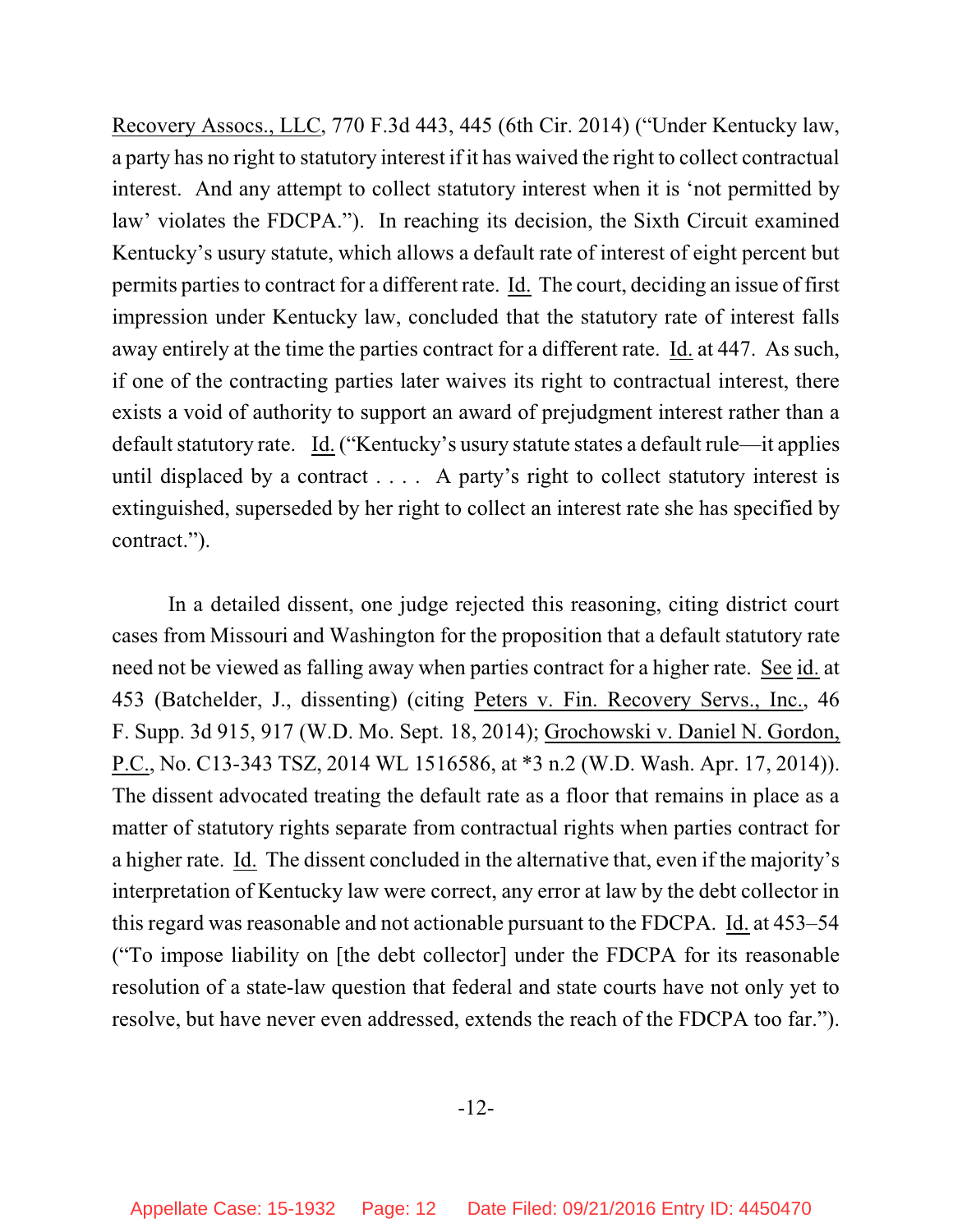In the present case, the district court relied upon the lower court ruling fromthe Eastern District of Kentucky that the Sixth Circuit reversed in Stratton. See Stratton v. Portfolio Recovery Assoc., No.5:12-147-DCR, 2013 WL 6191804 (E.D. Ky. Nov. 26, 2013). Haney notes this fact to argue that the Sixth Circuit's opinion in Stratton undercuts the lower court ruling in the present case and requires that we reverse. We disagree for several reasons.

First, the relevant Missouri statute at issue in the present case is materially distinguishable from the Kentucky statute at issue in Stratton. Missouri's statute provides:

Creditors shall be allowed to receive interest at the rate of nine percent per annum, when no other rate is agreed upon, for all moneys after they become due and payable, on written contracts, and on accounts after they become due and demand of payment is made; for money recovered for the use of another, and retained without the owner's knowledge of the receipt, and for all other money due or to become due for the forbearance of payment whereof an express promise to pay interest has been made.

Mo. Rev. Stat. § 408.020. The Missouri statute merely states the statutory rate of nine percent is available "when no other rate is agreed upon." Id. It does not state the nine percent rate otherwise becomes unavailable if a party contracts for a higher rate but subsequently waives that higher rate. Although it may be reasonable to conclude such interest falls away and becomes unavailable if parties contract for a higher rate, such a reading is by no means compelled.

In contrast, the relevant Kentucky statute examined in Stratton, 770 F.3d at 447, speaks in strict terms regarding the unavailability of statutory interest when parties contract for a higher rate: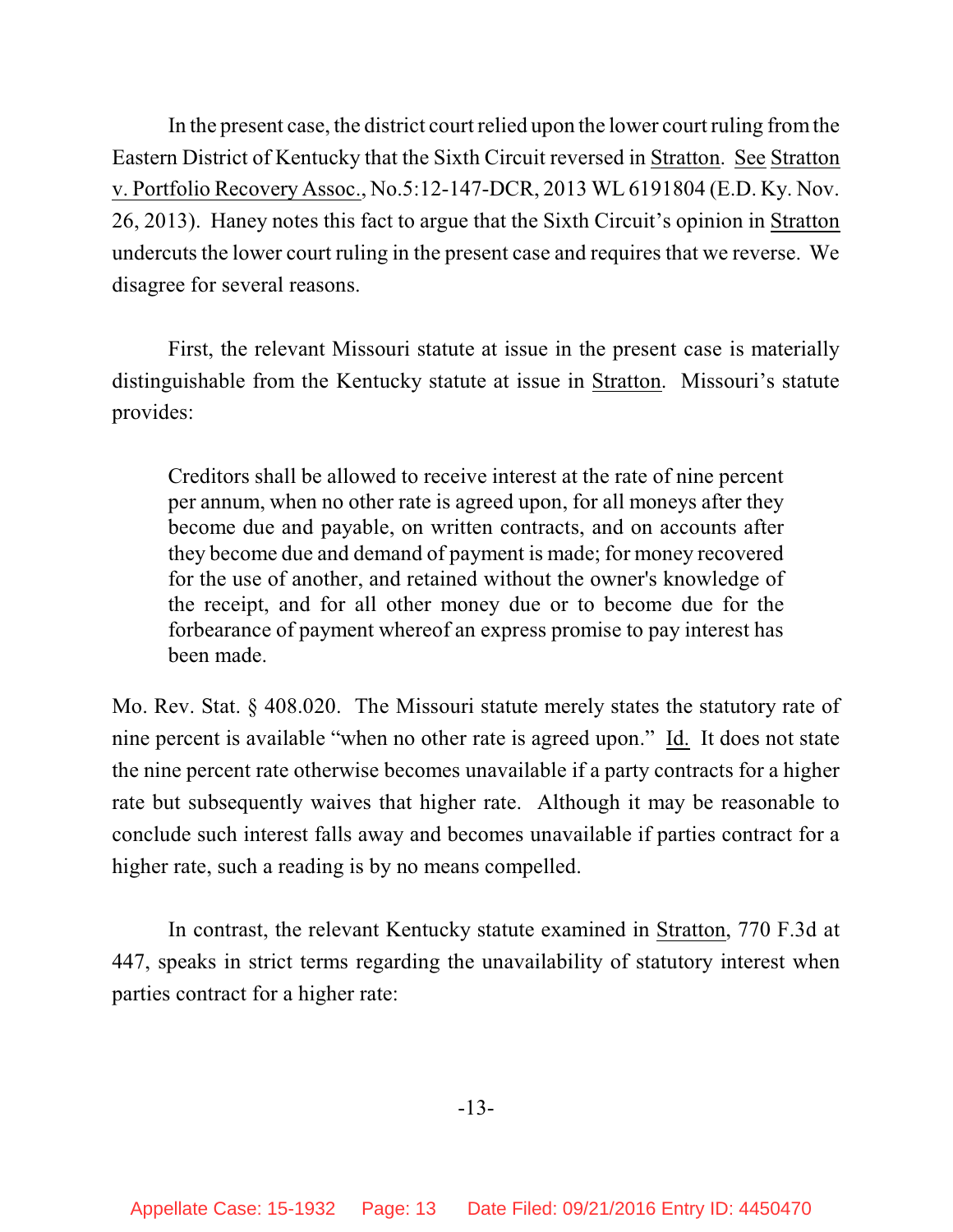The legal rate of interest is eight percent (8%) per annum, but any party or parties may agree, in writing, for the payment of interest in excess of that rate[;] . . . and *any such party* or parties, and any party or parties who may assume or guarantee any such contract or obligation, *shall be bound for such rate of interest as is expressed in any such contract,* obligation, assumption, or guaranty, *and no law of thisstate prescribing or limiting interest rates shall apply to any such agreement or to any charges which pertain thereto or in connection therewith*. . . .

Stratton, 770 F.3d at 447 (quoting Ky. Rev. Stat. § 360.010(1)) (alterations in original) (emphasis added). In fact, the majority in Stratton noted this distinction in a footnote addressing the dissent's reliance on cases interpreting Missouri and Washington law. Id. at 448 n.1 ("As a result, courts construing such statutes may determine that the particular state regime does not treat creditors so strictly after they waive a contractual rate of interest. Such differences among statutes reinforce the need to read Kentucky's statute carefully and apply its particular language." (citing Peters v. Northland Grp., No. 14–0488–CV, 2014 WL 4854658 (W.D. Mo. Sept. 30, 2014); Grochowski v. Daniel N. Gordon, P.C., No. C13–343, 2014 WL 1516586 (W.D. Wash. Apr. 17, 2014))); see also Bunce v. Portfolio Recovery Assoc., LLC, No. 14-2149, 2014 WL 5849252, at \*4 (D. Kan. Nov. 12, 2014) ("The Sixth Circuit's decision in Stratton turned on a unique feature of the Kentucky interest statute[.]"). We find the absence of such language in the Missouri statute a compelling reason to depart from the majority's holding in Stratton.

Second, when we examine the federal statutory rights or privileges gained or lost due to charging off a debt, *supra* n. 6–7*,* we find nothing inconsistent with the creditor or its assignee seeking statutory prejudgment interest after the amount owed is reduced to a liquidated sum through charge-off. The tax benefit of a debt chargeoff—current realization of expense deduction or capital loss—is a matter of concern as between the creditor and the relevant taxing authority. Haney appears to assert that any attempt to collect statutory interest is inconsistent with the accounting treatment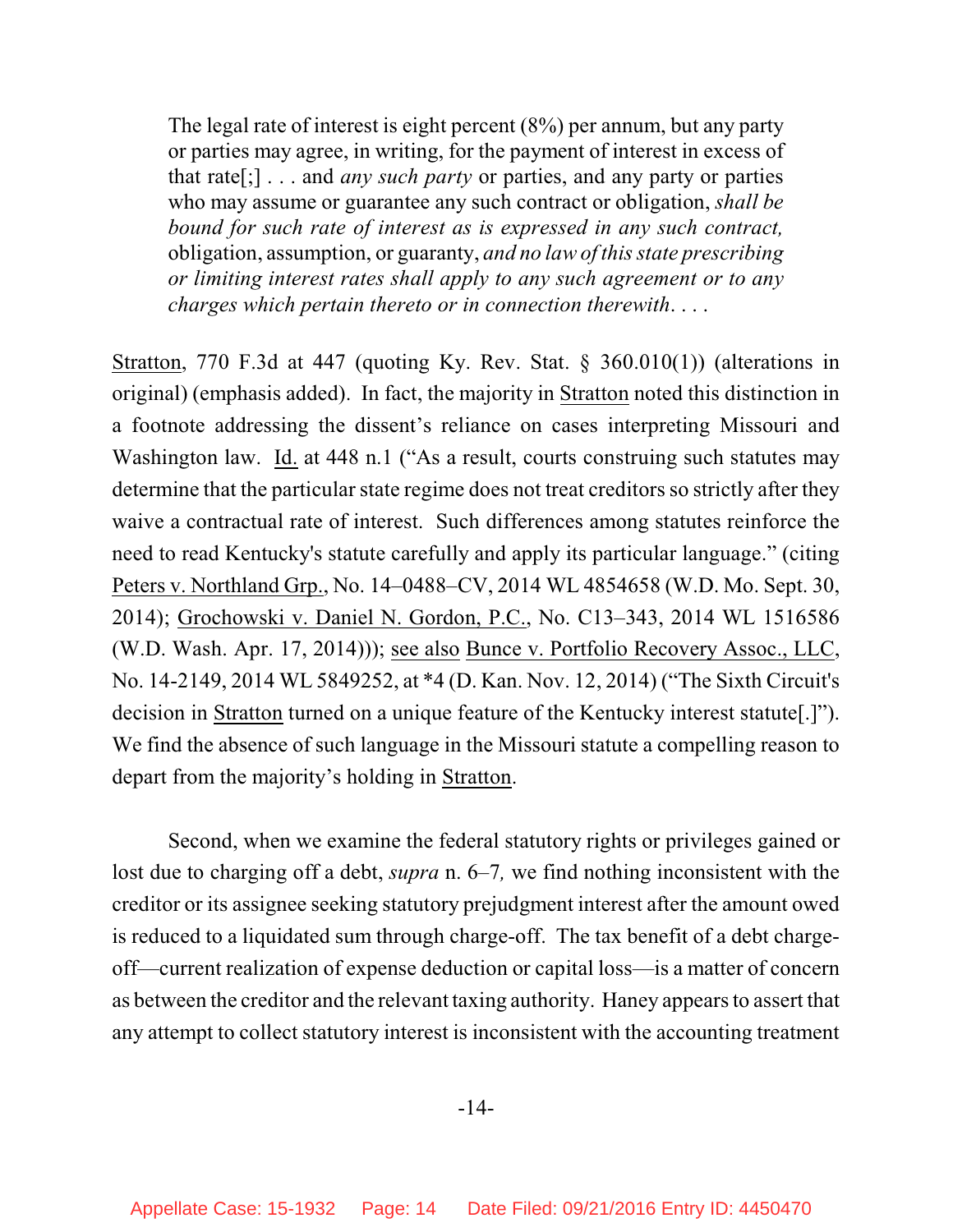of a debt at charge-off. Even if Haney is correct that seeking statutory interest would be contrary to prior tax treatment, the consequences of such an act are a matter of concern as between the creditor and the taxing authority rather than between the creditor and the debtor. A creditor's potential liability for penalties or additional taxes does nothing to change the liquidated sum the debtor owes the creditor at the time of charge-off, and it is highly unlikely a debtor would know of any communications between a creditor and a taxing authority or any ongoing changes or adjustments to a creditor's treatment of a reported item. See, e.g., AmBase Corp. v. United States, 731 F.3d 109, 121–22 (2d Cir. 2013) (holding taxpayer was allowed to retroactively increase a claimed bad-debt deduction in amount necessary to account for a charge-off). As such, it is difficult to appreciate how arguable inconsistencies between collection efforts and tax treatment might aid Haney's waiver argument.

Haney also emphasizes that the act of charging off a debt and sending a chargeoff statement relieves the creditor of the obligation to send periodic statements complying with the disclosure requirements of the Truth in Lending Act ("TILA") and Regulation Z. TILA and its regulations, however, are concerned with adequately communicating contractual terms addressing interest and finance charges on consumer loans; they are not designed for the general communication of state law to consumers or to govern the state-law treatment of general claims for liquidated sums. See, e.g., Peters, No. 14-0488-CV, 2014 WL 4854658, at \*2 (W.D. Mo. Sept. 30, 2014) ("The ... context of [Regulation Z, 12 C.F.R.  $\S$  226.5(b)(2)(I),] and the enabling statutes suggest otherwise, as they regulate disclosure of interest and finance charges imposed by the consumer's loan agreement; the regulation is not targeted toward disclosure of the fixed rate of interest states routinely impose on debts prior to judgment."). Nothing inherent in the process of charging off a debt precludes a claim for statutory interest, and Missouri's prejudgment interest statute does not expressly preclude statutory prejudgment interest following a waiver of contractual interest. PRA and Gamache's demands for such interest, therefore, were not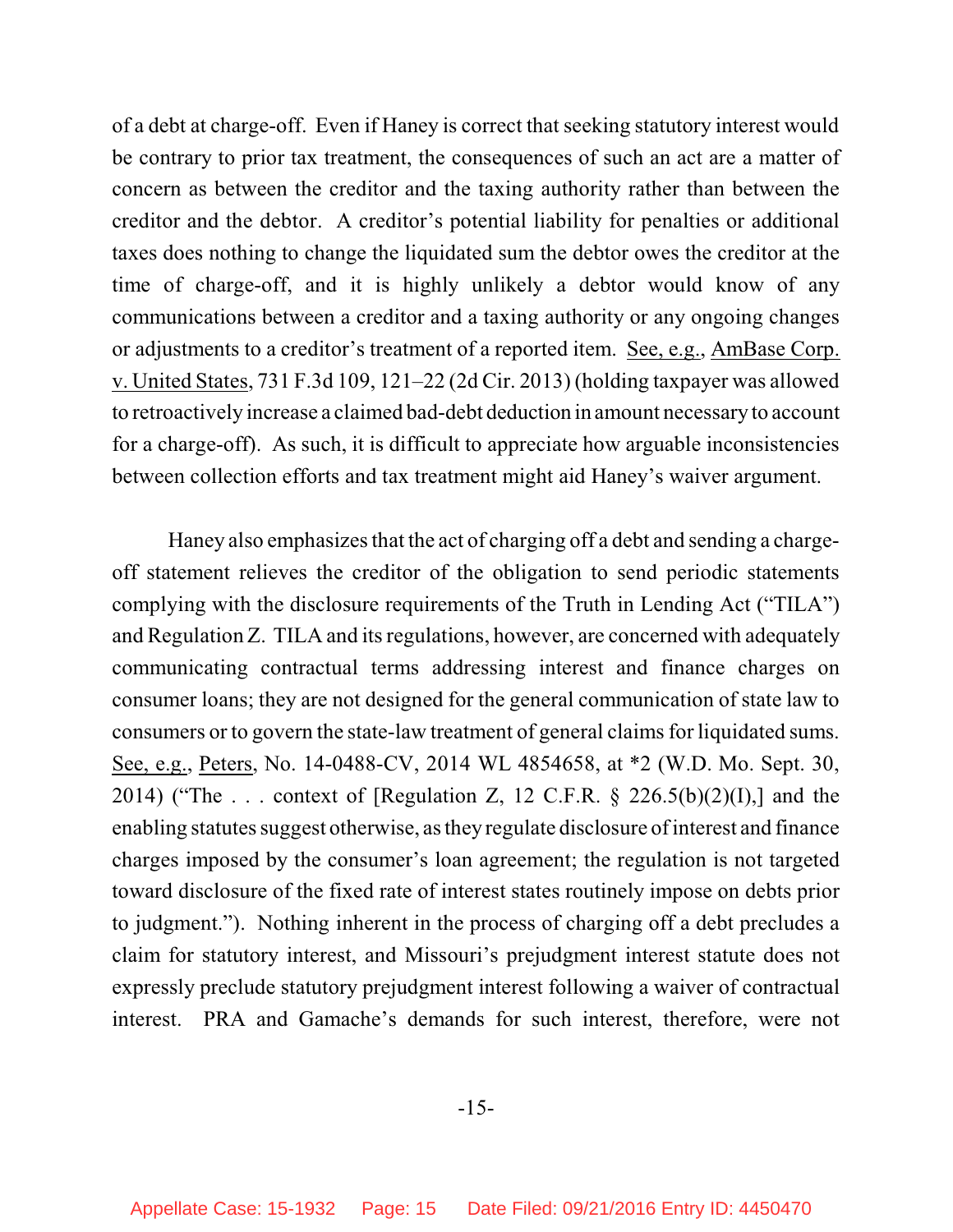actionable misrepresentations or unfair or unconscionable collection methods under 15 U.S.C. § 1692e or § 1692f, respectively.

Although we hold statutory prejudgment interest remains available as a general matter, Haney raises separate, additional challenges. First, he notes that Gamache's letters on the HSBC account and PRA's complaint on the Wal-Mart account sought prejudgment interest for periods of time prior to PRA's purported acquisitions of the debts. He appears to argue that, even if statutory interest might otherwise be available to PRA, it is not available for the period of time following charge-off and preceding assignment. Second, he argues Missouri Revised Statutes § 408.020 requires a demand to trigger the accrual of statutory prejudgment interest. According to Haney, Gamache and PRA made no demand for prejudgment interest on the HSBC account prior to Gamache's April 11, 2013 letter, and PRA made no demand on the Wal-Mart account prior to filing the state court complaint. Thus, Haney argues, the attempt to collect prejudgment interest for periods of time prior to these communications supports his FDCPA claims.

The defendants argue these issues were not raised below and cannot be raised on appeal. We need not rely on defendant's waiver argument, because we find Haney's position as to the timing issue or a demand requirement is without merit.<sup>8</sup> Regarding the timing of assignments, PRA obtained the same rights as held by the original creditors. See Renaissance Leasing, LLC v. Vermeer Mfg. Co., 322 S.W.3d 112, 128 (Mo. 2010) (en banc) ("The only rights or interests an assignee acquires are those the assignor had at the time the assignment was made. Because an assignee merely steps into the shoes of the assignor, an assignee must allege facts showing that the assignor would be entitled to relief." (citation omitted)); Cordry v. Vanderbilt

<sup>&</sup>lt;sup>8</sup>At page ten of the resistance to the defendants' motion for judgment on the pleadings, Haney asserted, "[PRA], therefore, at the very least was attempting to collect interest from a point in time prior to its acquisition of the debt." It does not appear Haney raised below the issue of a section 408.020 demand requirement.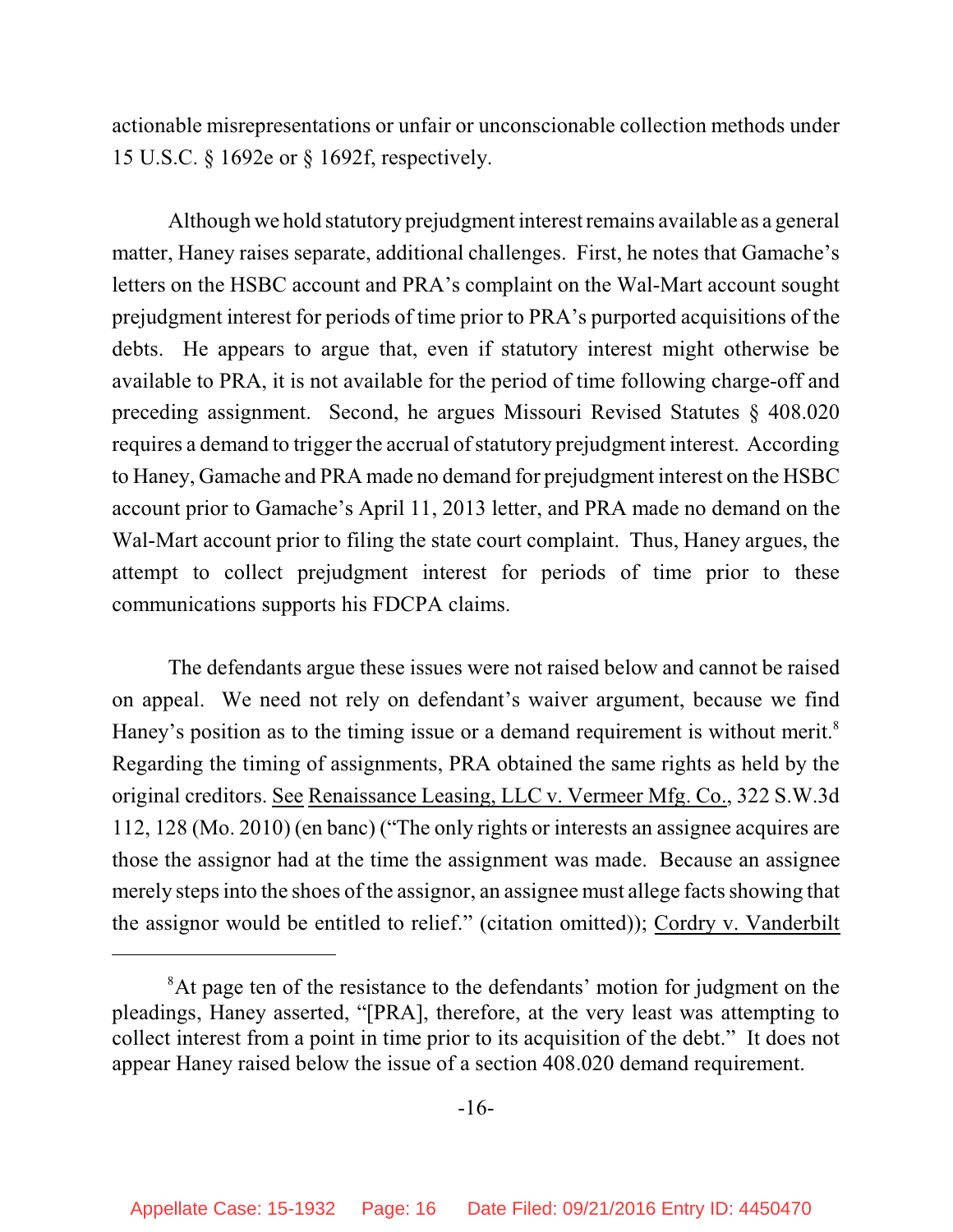Mortg. & Fin., Inc., 445 F.3d 1106, 1111 (8th Cir. 2006) (Missouri assignee "steps into the shoes"). Because we hold the original creditors' acts of charging off the debts did not effectuate waivers of statutory interest, the assignments of the debt to PRA did not "create" the entitlement to statutory prejudgment interest. The assignments merely transferred any entitlement to such interest that otherwise existed. See Renaissance Leasing, LLC, 322 S.W.3d at 128.

Regarding the necessity of a demand, Haney cites no authority for the propositions that (1) any required "triggering" demand itself must reference prejudgment interest; or (2) an assignee must itself make a demand separate from an earlier demand issued to the debtor by the original creditor/assignor. A review of Missouri law suggest that where a demand is required, the availability of statutory prejudgment interest depends upon a demand for the amount owed, not a demand specifically for statutory interest. Ogg v. Mediacom LLC, 382 S.W.3d 108, 119 (Mo. Ct. App. 2012) ("The demand need not be in any certain form . . . [and] need not make a specific request for prejudgment interest." (quoting Rois v. H.C. Sharp Co., 203 S.W.3d 761, 767 (Mo. Ct. App. 2006))); see also Phoenix Assurance Co. of N.Y. v. Appleton City, 296 F.2d 787, 796 (8th Cir. 1961) ("It appears to us that Section 408.020 makes no requirement that a specific demand be made for interest and that a demand for payment upon an account is sufficient to start the running of interest thereon."); McDonald v. Loewen, 130 S.W. 52 (Mo. Ct. App. 1910) ("In the absence of special agreement asto interest or as to the time of payment, the interest is payable on a debt from the time the principal is demanded."). Further, it is undisputed that Haney received monthly periodic statements from the original creditors prior to charge-off, and at least as to the Wal-Mart account, the charge-off statement itself is attached to the pleadings. Haney received a demand for payment of his accounts when due. We conclude any demand requirement that exists as a precondition to the accrual of statutory prejudgment interest was satisfied by the original creditors' demands upon Haney.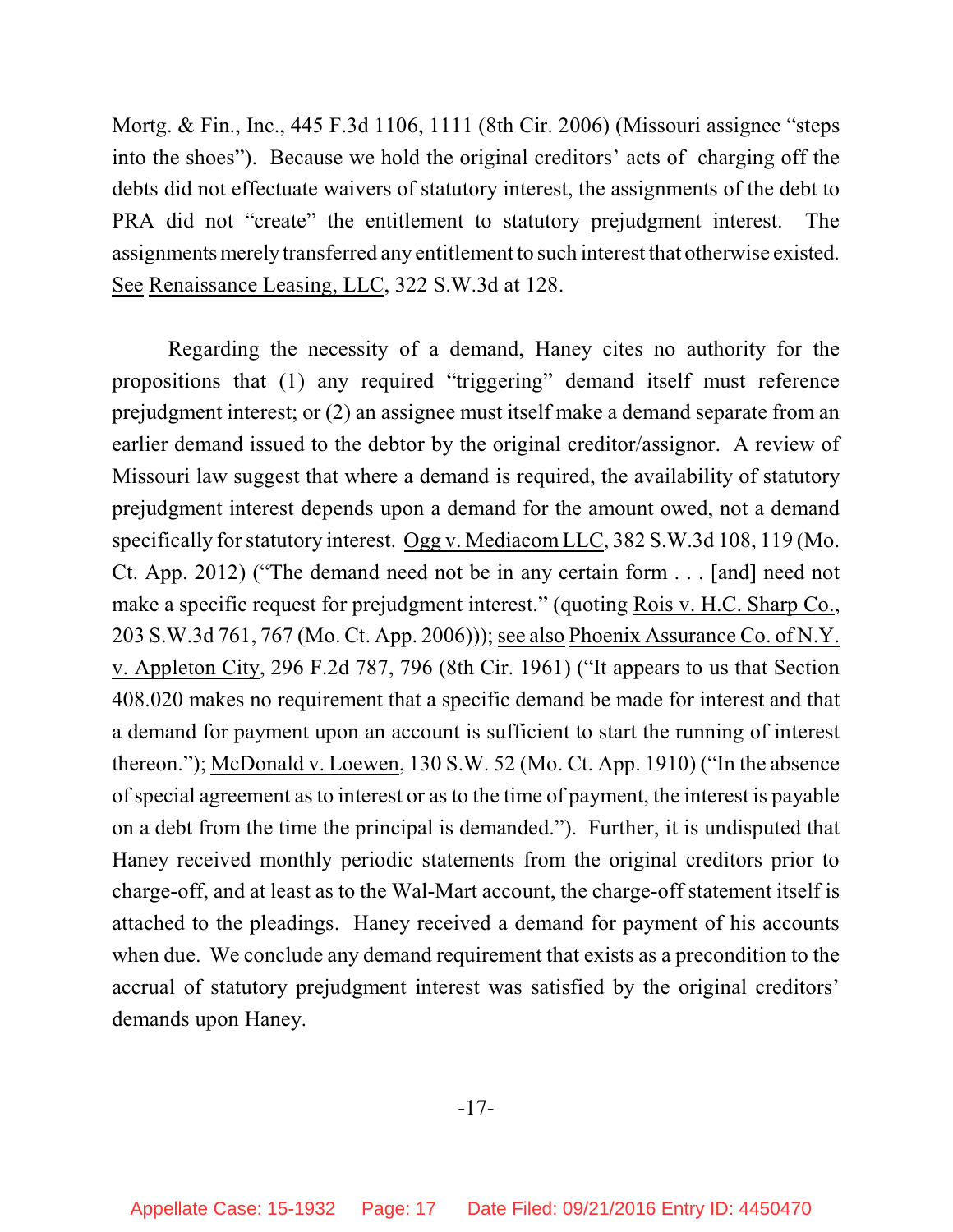#### C. Interest-on-Interest

In appealing the dismissal of Count II and Count IV, Haney alleges that Gamache's attempt to collect statutory prejudgment interest on the interest portion of the charge-off balances violates Missouri restrictions on the collection of compound interest. He thus contends that Gamache falsely represented the amount of a debt, in violation of § 1692(e)(2)(A), and unfairly attempted to collect an amount that was not permitted by law, in violation of  $\S$  1692f(1). In this regard, we conclude that Haney has stated a claim that should have survived a motion for judgment on the pleadings.

Missouri Revised Statutes Section 408.080 permits parties to "contract, in writing, for the payment of interest upon interest[.]" See also Lammers v. Lammers, 884 S.W.2d 389, 393 (Mo. Ct. App. 1994) ("Compound interest is interest upon interest; where accrued interest is added to the principal sum and the whole treated as a new principal for the calculation of interest for the next period." (citation omitted)). But, as just discussed, the interest at issue is statutory, not contractual. Gamache cites no statutory provisions permitting a creditor or its assignee to collect compound interest by assessing *statutory* prejudgment interest on the portion of a liquidated sum comprising already accrued contractual interest.

Gamache relies on Boatmen's First National Bank of Kansas City v. Bogina Petroleum Engineers, 794 S.W.2d 703 (Mo. Ct. App. 1990), for the proposition that statutory interest may accrue on a liquidated sum that includesinitial, contract-based interest. Boatmen's, however, dealt exclusivelywith the availability of postjudgment interest on a judgment stemming from an underlying obligation that included both principal and interest. 794 S.W.2d at 706 ("This court . . . holds that the judgment bears interest even though it contains an amount designated as interest."). In Boatmen's, the court expressly distinguished postjudgment interest fromprejudgment interest, describing prejudgment interest as part of the underlying compensatory award and postjudgment interest as a statutory creation to compensate the judgment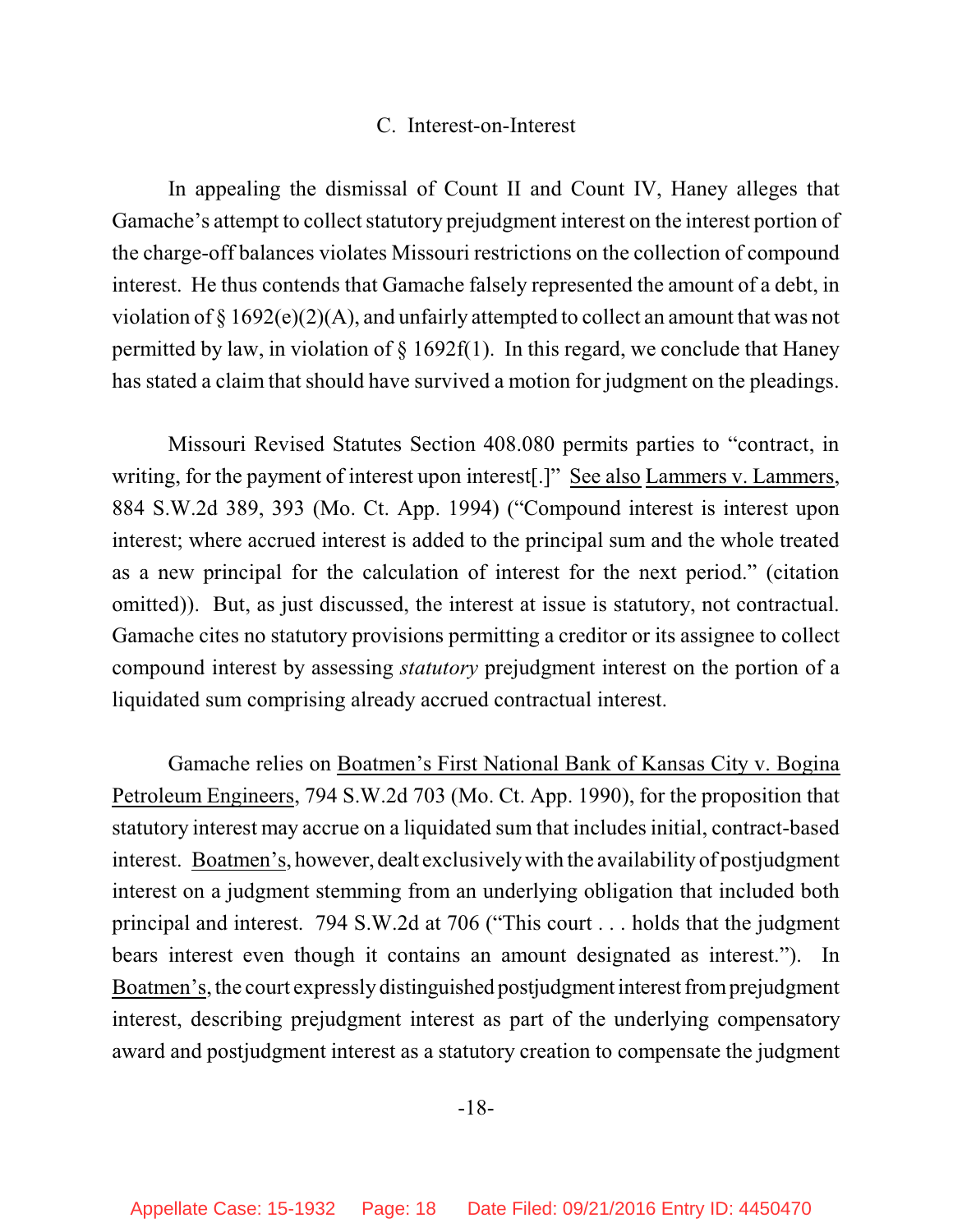creditor for any delay in the immediate payment of the liquidated judgment amount. Id. at 705 ("[P]rejudgment interest is awarded on the theory that it is necessary in order to give full compensation for the loss sustained. On the other hand post-judgment interest, or interest on the judgment, is awarded on the theory that it is a penalty for delayed payment of the judgment."). The court proceeded to emphasize that the Missouri statute authorizing compound interest, Missouri Revised Statutes Section 408.080, "is designed as a regulation of interest on contracts and does not purport to apply to interest on judgments." Id. at 706. The court also noted that the postjudgment interest statute, section 408.040, "does not contain any prohibition against a judgment bearing interest which is made up partly of prejudgment interest."<sup>9</sup> Id. Simply put, Boatmen's relied strongly on what it characterized the unique nature of postjudgment interest to reach its holding. The absence of statutory authority for non-contractual prejudgment compound interest, coupled with Boatmen's clear and emphatic discussion distinguishing between postjudgment and prejudgment interest, persuades us that Missouri statutory prejudgment interest cannot be assessed on already accrued interest.

<sup>&</sup>lt;sup>9</sup>Missouri's postjudgment interest statute, as in place at the time of the letters and collection actions in this case, was materially the same as the statute at issue referenced in Boatmen's. It provided simply, "In all nontort actions, interest shall be allowed *on all money due* upon any judgment or order of any court from the date judgment is entered by the trial court." Mo. Rev. Stat § 408.040.1 (2013) (emphasis added). The statute did not parse judgments based upon the underlying sources and natures of sums that ultimately become reflected in a judgment. Missouri has since amended section 408.040 to expressly clarify that postjudgment interest applies to *all sources* of prejudgment amounts. See Mo. Rev. Stat. § 408.040.1 (2015)("Judgments shall accrue interest on the judgment balance as set forth in this section. The 'judgment balance' is defined asthe total amount of the judgment awarded on the day judgment is entered including, but not limited to, principal, prejudgment interest, and all costs and fees.").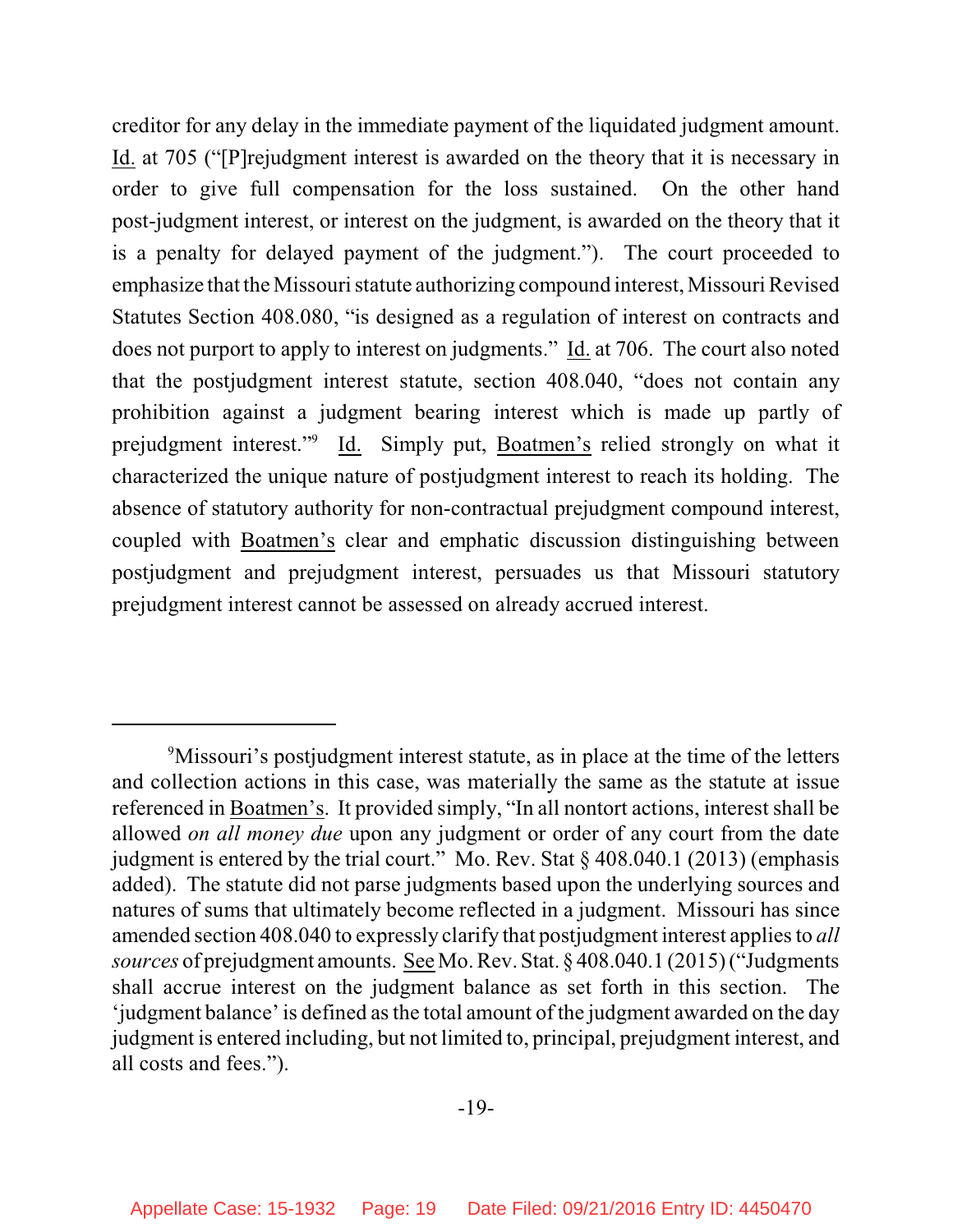The question remains whether Haney has stated a plausible FDCPA claim through his allegation of an attempt to collect an interest-on-interest amount not allowed as a matter of state  $law<sup>10</sup>$  As a general matter, state collection law and the FDCPA are not coextensive—sections 1692e and 1692f are not federal enforcement mechanisms intended to reach every violation of state collection law. See Carlson v. First Revenue Assurance, 359 F.3d 1015, 1018 (8th Cir. 2004) ("The FDCPA was designed to provide basic, overarching rules for debt collection activities; it was not meant to convert every violation of a state debt collection law into a federal violation."). In Carlson, for example, we held that violation of a state law regarding collection agencies' maintenance of licenses at all physical locations did not also comprise a violation of the FDCPA. We stated, "even if [the debt collector] was violating Minnesota law . . . that violation would not constitute a false or misleading representation." Id.; see also Gallego v. Northland Grp., Inc., 814 F.3d 123, 127 (2d Cir. 2016) (noting that every circuit to address the issue has held the FDCPA does not make "violations of state and local debt collection statutes... per se actionable under the FDCPA."). In Gallego, the Second Circuit noted the FDCPA's express preemption language reached only state laws inconsistent with the FDCPA, thus establishing conclusively that "state laws [may] offer protections to consumers that go beyond the FDCPA itself." Gallego, 814 F.3d at 127.

<sup>&</sup>lt;sup>10</sup>We note that Haney cites Wilhelm v. Credico, Inc., 519 F.3d 416, 420–21 (8th Cir. 2008), to argue that the Eighth Circuit has already held, specifically, that an impermissible attempt to collect statutory prejudgment interest on sums that include contractual interest amounts to an FDCPA violation. In Wilhelm, however, we made no such holding. Rather, we addressed the potential application of the  $\S$  1692k(c) bona fide error defense, and merely noted that "for purposes of this appeal" the viability of such a claim was undisputed. Wilhelm, 519 F.3d at 420 ("For purposes of this appeal, it is undisputed that the amount demanded in [the] letter . . . included a demand for payment of interest on past-due interest; that this portion of the asserted debt violated N.D.C.C. § 47-14-09(1); and that threatening to sue to collect a debt computed in violation of state law is prohibited by 15 U.S.C. § 1692e(5).").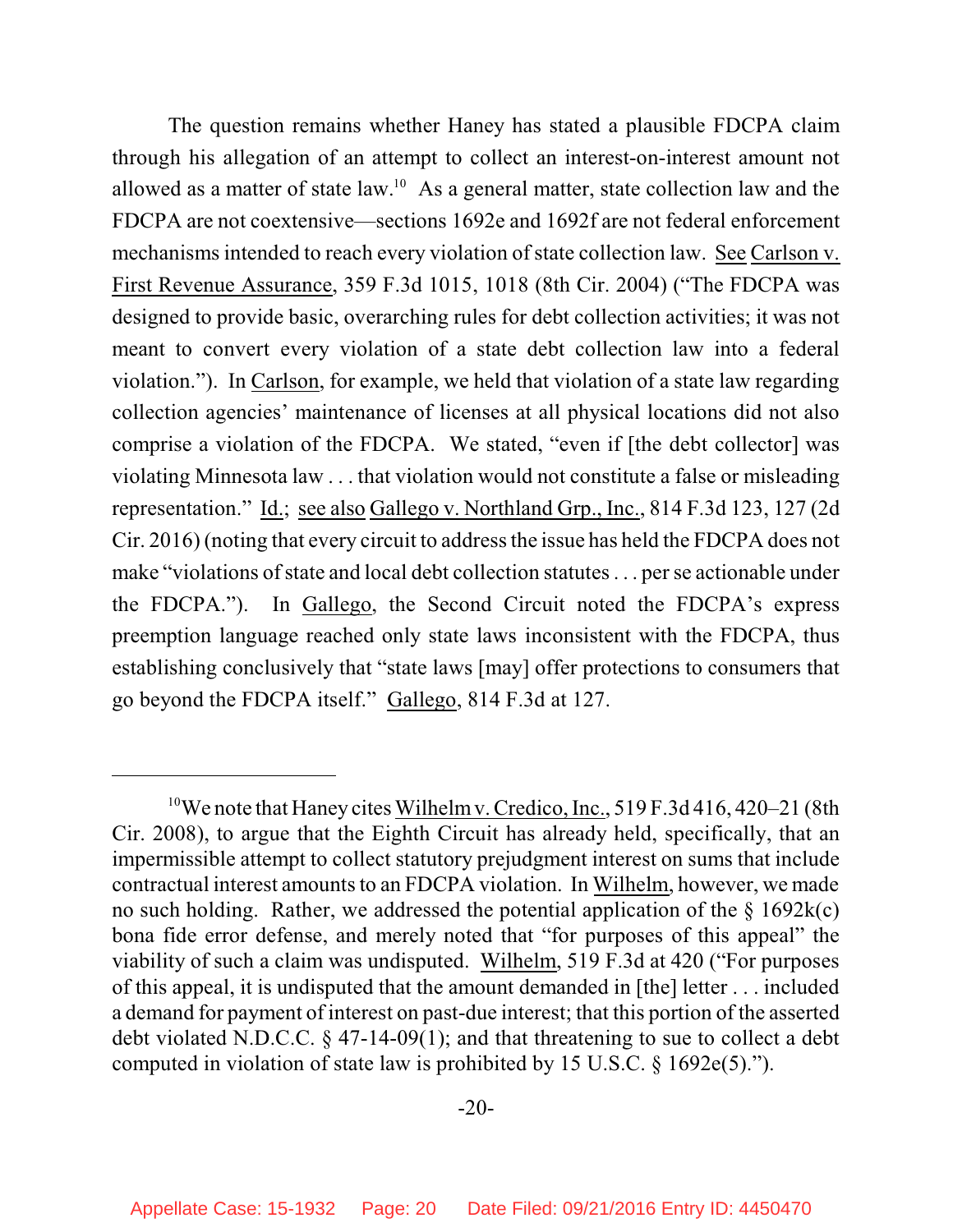A thorough examination of the dividing line between state law violations that are and are not actionable pursuant to the FDCPA is beyond the scope of this case and far beyond the issues briefed by the parties. Looking only at a violation like PRA and Gamache's impermissible demand for compound interest, our opinion in Duffy, 215 F.3d at 874, coupled with the unsophisticated-consumer standard, show Haney has articulated actionable claims.

In Duffy, we addressed several different alleged FDCPA violations stemming from three demand letters related to dishonored checks. 215 F.3d at 874–75. We held demands for unauthorized fees, penalties, or even "slightly overstated" interest may give rise to claims for violations of  $\S$  1692e,  $\S$  1692e(5), or  $\S$  1692f(1). Id. In particular, we held a debt collector's demand for a "civil penalty in the amount of \$100" violated § 1692(e) as a misleading representation of state law because the relevant state law only permitted a "penalty of *up to* \$100 or up to 100 percent of the value of the [dishonored] check, whichever is greater" and only if the debt collector actually pursued the matter "to hearing by the court." Id. at 874. We also held the debt collector violated § 1692e(5)'s prohibition on threatening to take "action that cannot legally be taken" when threatening to seek attorneys feesif required to pursue the matter to court. Id. And finally, we held the three letters' "interest calculations" which "were only slightly overstated" comprised an attempt to collect interest not permitted by law in violation of  $\S$  1692f(1) even though the interest amounts were only misstated by \$1.29, \$1.84, and \$0.65, respectively.

Looking at these holdings, our opinion reasonably can be interpreted as establishing two rules: (1) there exists no *de minimis* exception to FDCPA liability based upon low dollar amounts; and (2) debt collectors' false representations about the availability of remedies or amounts owed under state law, like representations of fact, are to be viewed through the unsophisticated-consumer standard and may be actionable pursuant to the FDCPA. Applying these holdings to the present case,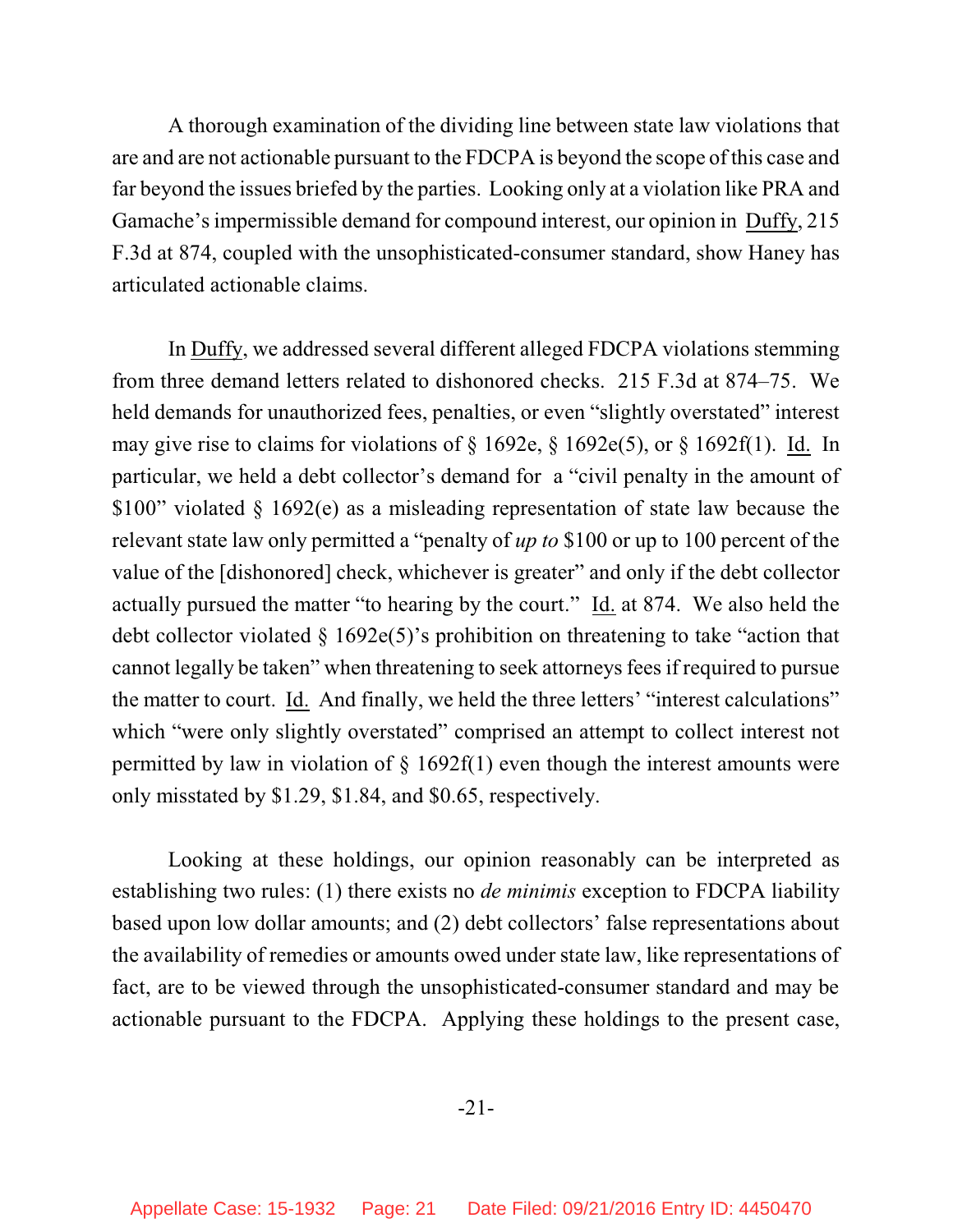Haney has articulated viable  $\S$  1692e and  $\S$  1692f(1) claims by alleging false statements and collection attempts regarding the availability of compound interest.

#### D. PRA's Prayers for Relief in Litigation

Haney also appeals the district court's dismissal of claims against PRA arising from PRA's assertion in prayers for relief in litigation of a right to recover statutory prejudgment interest on accrued contractual interest. In its petition filed against Haney in Missouri circuit court, PRA included two prayers for relief asking the court to enter judgment in a sum certain, "together with prejudgment interest, as allowed by law, at the statutory rate from and after July 20, 2010, plus interest on any judgment . . . at the rate of 9% per annum." The district court thought it "doubtful" that a request for relief in the "wherefore" clauses of PRA's petition could violate the FDCPA, but ultimately concluded that PRA was entitled to the interest claimed. Haney argues that because collection of interest on interest was not permitted by Missouri law, PRA's petition included a false representation and constituted an unfair or unconscionable means to collect a debt, in violation of §§ 1692e and 1692f(1).

Although we have concluded that PRA cannot collect the disputed interest on interest under Missouri law, the claim for that amount in the petition was a statement directed to the court, and it was a good faith legal position on a point of unsettled Missouri law. Indeed, the district court agreed with PRA's legal position. We reject Haney's contention that the "wherefore" clauses were false representations or an unfair or unconscionable means to collect a debt within the meaning of the FDCPA. As several courts have recognized, the statute does not forbid a party from stating its good faith legal position to a court in a prayer for relief. Riermersma v. Messerli & Kramer, P.A., No. 07-3898, 2008 WL 2390729, at \*2 (D. Minn. June 9, 2008) ("A prayer for relief is '[a] request addressed to the court and appearing at the end of a pleading.' Black's Law Dictionary 1213 (8th ed. 2004). As such, a request . . . within the prayer for relief is not directed at the debtor. Rather, it is part of the

-22-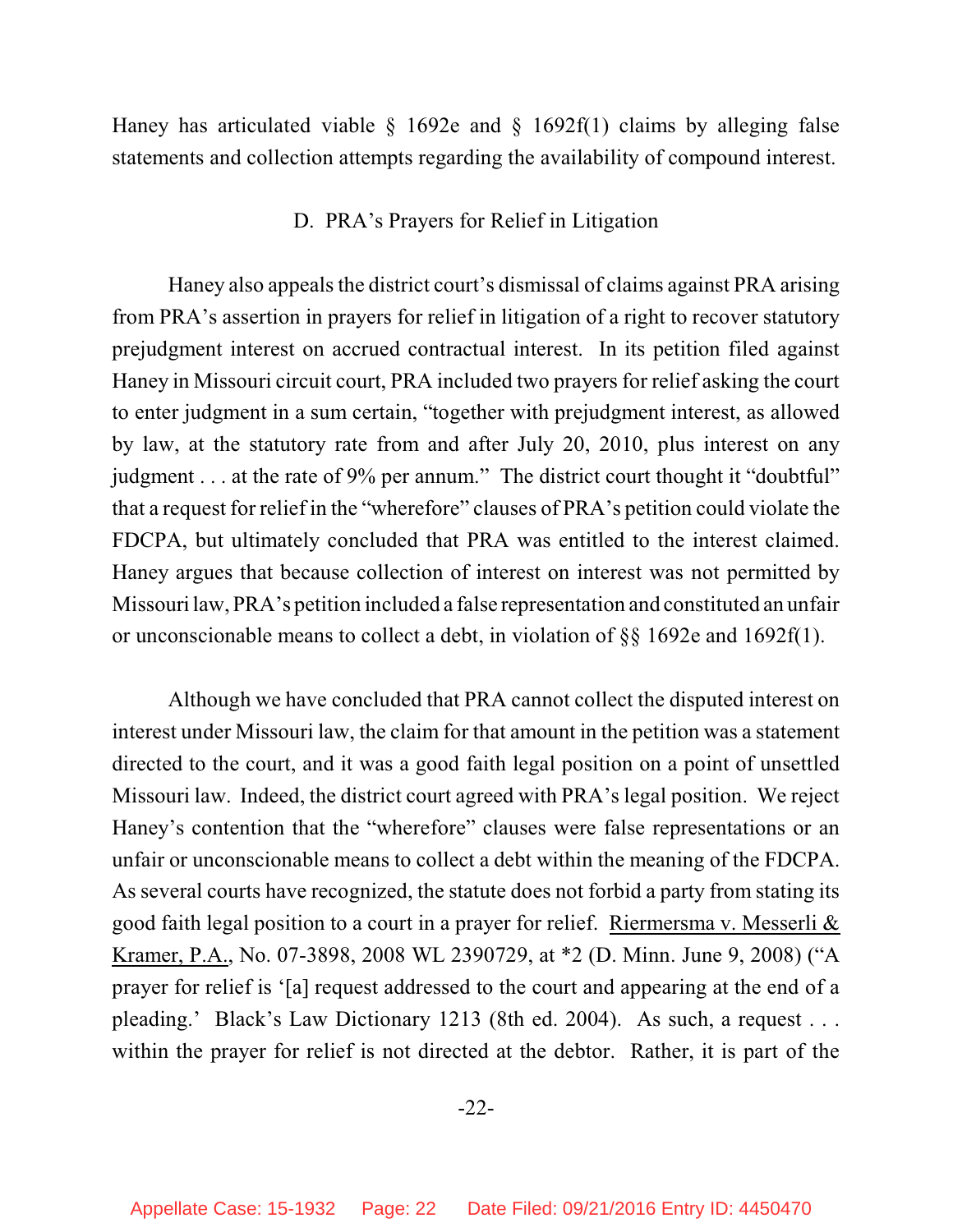ultimate satisfaction sought by a plaintiff and asked of the court."); Winn v. Unifund CCR Partners, No. 06-447, 2007 WL 974099, at \*3 (D. Ariz. Mar. 30, 2007) ("Even the 'least sophisticated debtor' would understand that this amount . . . is what his creditor would like the court to conclude is reasonable. He might have to pay it; he might not. The prayer for relief is not false, deceptive, misleading or unfair."); Argentieri v. Fisher Landscapes, Inc., 15 F. Supp. 2d 55, 61 (D. Mass. 1998) ("A prayer for relief in a complaint, even where it specifies the quantity of attorney's fees, is just that: a request to a third party—the court—for consideration, not a demand to the debtor himself. ").

This court in Hemmingsen v. Messerli & Kramer, P.A., 674 F.3d 814 (8th Cir. 2012), declined to rule categorically that statements to a court are never actionable under § 1692e, but did not suggest that a good faith prayer for relief was the sort of "abusive, deceptive, or unfair means of debt collection" that might support a claim. Id. at 818. Rather, we signaled a willingness to consider "a § 1692e complaint alleging that the defendant debt collector lawyer routinely files collection complaints containing intentionally false assertions of the amount owed, serves the complaints on unrepresented consumers, and then dismisses any complaint that is defaulted." Id. PRA's prayer for relief is a far cry from the unfair and abusive scenario contemplated in Hemmingsen. The district court correctly dismissed Count I and Count III against PRA.

## E. Lack of Clarity in Gamache's Collection Letters

Haney argues that Gamache's failure to identify HSBC, cite the \$740.16 account balance, or explain the various sums demanded in the three letters resulted in a failure to comply with  $\S 1692g(a)(1)$  and were, in collective effect, misleading to an unsophisticated consumer in violation of § 1692e. Haney did not assert a claim based on § 1692g(a) below. We nevertheless find § 1692g(a) material to our analysis because it sets forth what a debt collector must disclose in an initial communication

-23-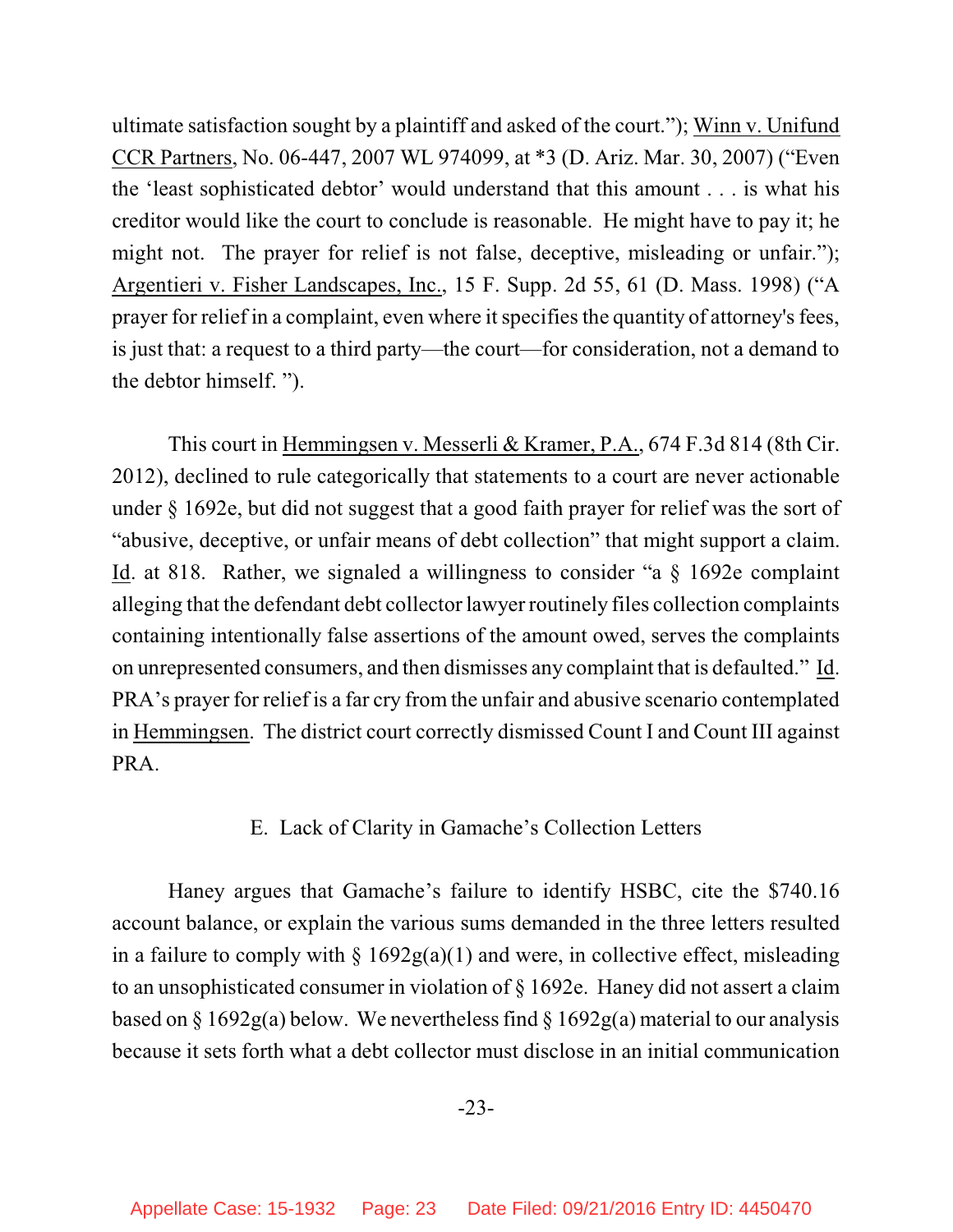(or in a timely follow-up notice). See *supra* n. 5. Here, Gamache provided the required information and, aside from including an impermissible claim for intereston-interest in the amount demanded, Gamache did not relay any inaccurate information. Gamache complied with the requirements to truthfully identify itself and the party it represented, to whom the debt was owed. Gamache also complied with the requirement to notify Haney of the option to challenge the validity of the debt and to offer to identify the original creditor. While Gamache could have disclosed more information in its initial communication, it was not required to do so.

Further,  $\S 1692g(a)(5)$  specifically anticipates that an initial communication may omit the identity of the original debtor. As such, Gamache's failure to reference HSBC in the April 11, 2013 letter cannot serve as a basis for this claim. Examining Haney's claim, all he has alleged is that the amount demanded was confusing or misleading when coupled with the failure to identify HSBC. As such, and given our conclusion that Haney may proceed with his interest-on-interest claim against Gamache, there is no separate ground on which to reverse the district court's dismissal of this claim. 11

Haney, however, raised no "intent"-based § 1692e(5) claim in his complaint nor in his district court resistance to the motion to dismiss, and we generally do not address new claims on appeal. That having been said, to the extent his new § 1692e(5) argument rests on the assertion that Gamache and PRA threatened action that could not legally be taken, we note that the mere omission of a claim for prejudgment interest in the state-court complaint on the HSBC account does not establish the absence of a then-present intent to pursue such relief at the time Gamache sent the collection letters.

 $11$ Haney argues on appeal that Gamache and PRA violated 15 U.S.C. § 1692e(5) by threatening "to take [an] action that cannot legally be taken or that is not intended to be taken." Haney specifically argues on appeal that Gamache's request for post-charge-off interest in the three letters on the HSBC account, followed by an absence of any such demand in the subsequent collection action, shows Gamache made threats without the requisite intent to take the threatened action.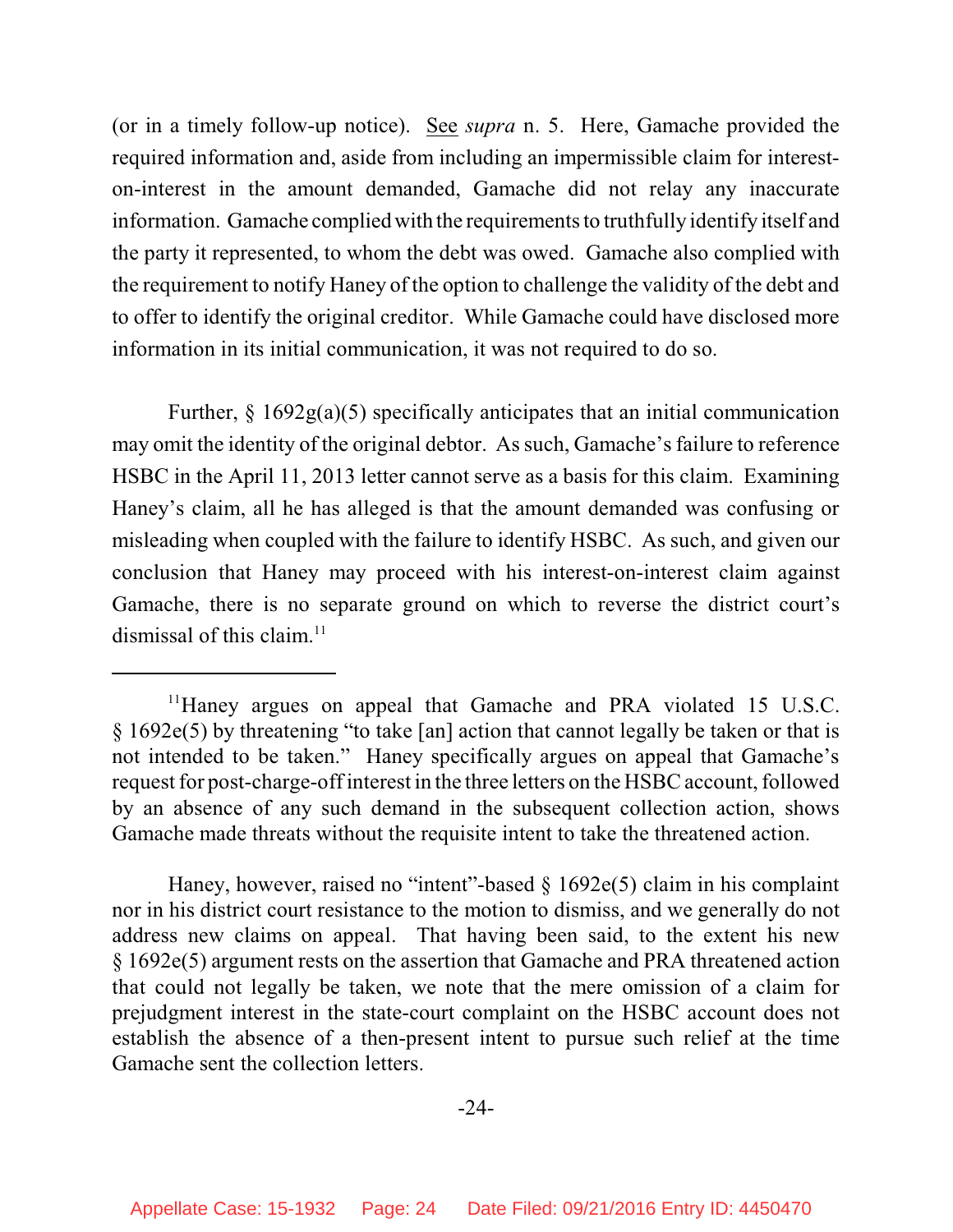We reverse the judgment of the district court dismissing Haney's claims against Gamache in Count II and Count IV based on the attempted collection of statutory prejudgment interest on accrued contractual interest. We affirm the judgment of the district court in all other respects and remand for further proceedings consistent with this opinion.

MELLOY, Circuit Judge, Concurring in Part and Dissenting in Part.

I concur in the opinion other than part II.D. I would hold the demand for interest upon interest in PRA's complaint served as a false representation and constituted an unfair or unconscionable means to collect a debt, in violation of §§ 1692e and 1692f(1). Accordingly, I would reverse the dismissal of this claim against PRA.

PRA argues on appeal that use of the language "as allowed by law" shows it sought interest in the complaint addressing the Wal-Mart account only to the extent permitted by applicable law. PRA also argues placement of its demand in the prayer for relief makes the demand an aspirational request to the court rather than a potential misrepresentation to the debtor. As support for these conclusions, PRA cites several district court cases arguably consistent with its position. In reality, these arguments are specific examples of broader arguments our court has wrestled with in the past regarding the applicability of the FDCPA to various litigation-related activities and communications. See, e.g., Hemmingsen v. Messerli & Kramer, P.A., 674 F.3d 814, 818 (2012) ("[The Supreme Court in] Heintz[ v. Jenkins, 514 U.S. 291, 299 (1995)] answered the question whether the FDCPA applies to a lawyer who regularly collects consumer debts through litigation. But the circuit courts have struggled to define the extent to which a debt collection lawyer's representations to the consumer's attorney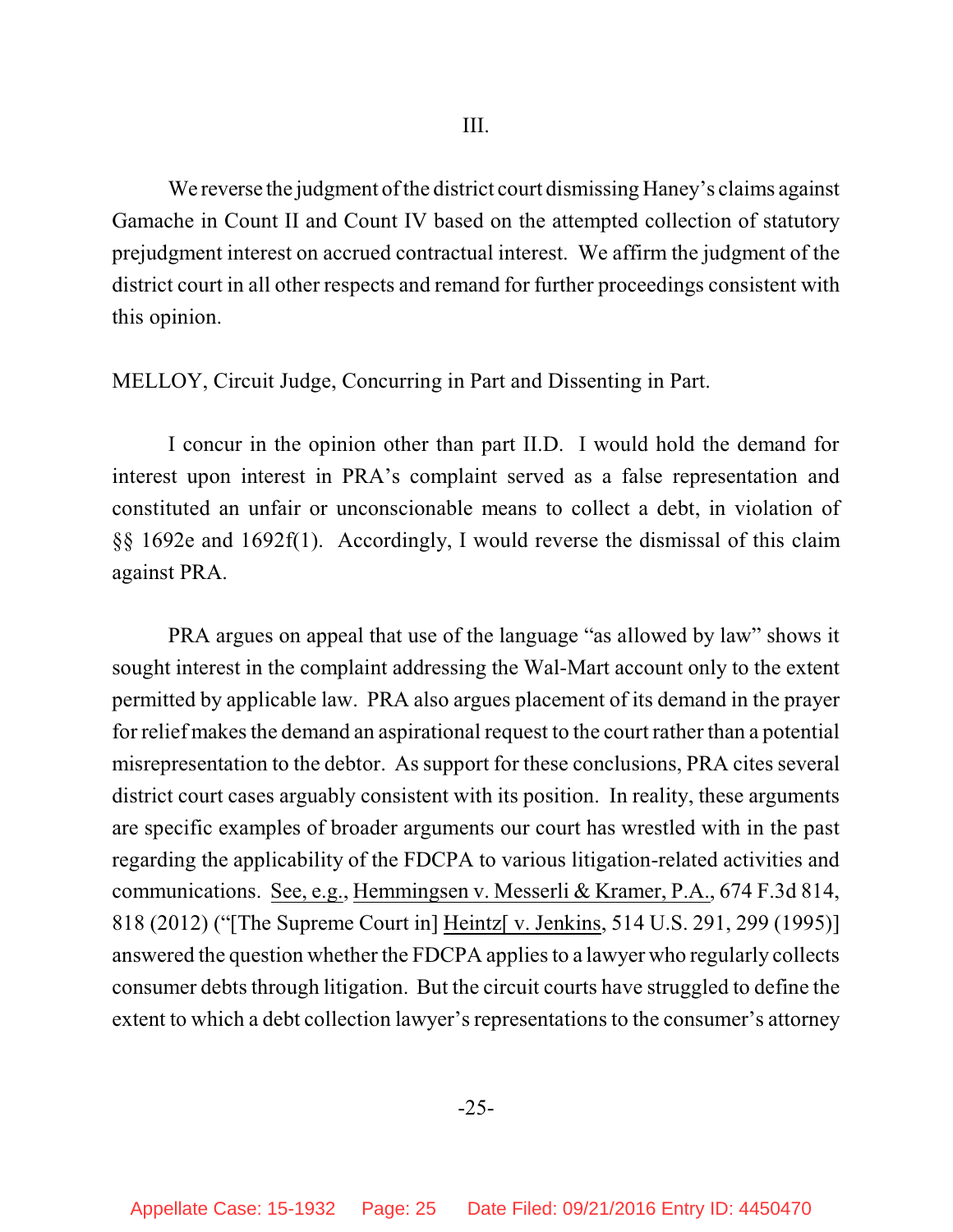or in court filings during the course of debt collection litigation can violate §§ 1692d–f.").

In Hemmingsen, we rejected any sort of categorical approach that might deem "false statements not made directly to the consumer debtor" immune from FDCPA scrutiny. Id. at 818. Rather, we adopted "a case-by-case approach," id. at 819, noting representations to attorneys or in pleadings arise "in a wide variety of situations," id. at 818, that "routinely come to the consumer's attention and may affect his or her defense of a collection claim," id. We ultimately held in Hemmingsen that the representations at issue, made in a summary judgment memorandumand affidavit, did not violate the FDCPA because they were made long after litigation commenced and were not representations likely to deter the debtor from mounting a "vigorous defense." Id. at 819. We also noted the FDCPA was not intended to destroy creditors' access to judicial remedies, and as such, creditors should be allowed to advance their arguments and attempt to present evidence without fearing FDCPA liability merely because a state court ultimately rejects a statement as unsupported in a summary judgment proceeding. Id.

As per Hemmingsen, we must assess how the hypothetical unsophisticated consumer will perceive the representations in a letter or complaint. I conclude the placement and wording at issue in the present case are not shielded from further scrutiny pursuant to the FDCPA. When receiving a demand letter, a debtor faces many choices: take no action, seek clarification, pay the amount demanded (or some other amount), seek relief orrenegotiation, or hire counsel. Similarly, when receiving a civil complaint in a collection action, the debtor may take no action and accept a default judgment, mount defenses with varying degrees of vigor, proceed *pro se*, or proceed with counsel. The demands and allegations in the letters and complaints do not exist in a vacuum. They may well arrive in the hands of a debtor and affect a debtor's choice of action—deterring the debtor from mounting a defense or employing counsel. See Hemmingsen, 674 F.3d at 818 ("Though rarely made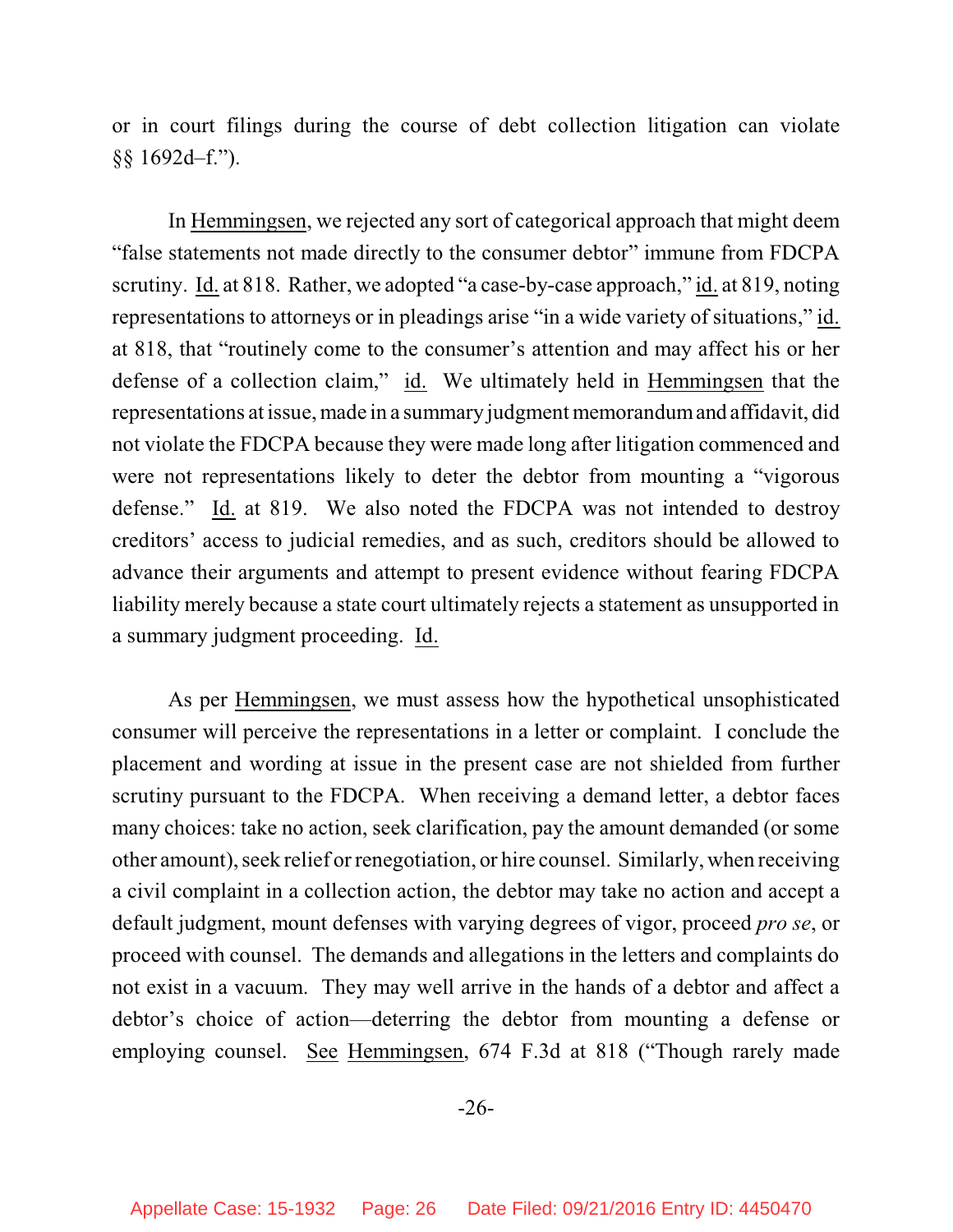'directly' to the consumer debtor, such representations routinely come to the consumer's attention and may affect his or her defense of a collection claim."). Further, such representations made to a consumer prior to the consumer's retention of counsel on the matter clearly are subject to the unsophisticated-consumer standard. See Powers, 776 F.3d at 573–74.

Viewed in this light, understood as a statement to the consumer as well as to the court, and reasonably interpreted in favor of the plaintiff, PRA's use of the phrase "as allowed by law," within the context of the larger phrase "as allowed by law, at the statutory rate from and after July 20, 2010," should not be limited to the narrow and defendant-friendly construction meaning "if allowed by law." At the motion to dismiss stage, I amreluctant to presume the phrasing represents a good faith assertion of a legal theory only to the court. An unsophisticated consumer, without adopting an idiosyncratic or bizarre interpretation, easily could view the phrase "as allowed by law" as an affirmative representation that the relief or amount sought is, in fact, allowed. See Duffy, 215 F.3d at 874–75 (holding representations about the availability of remedies under state law can be actionable pursuant to the FDCPA). Simply put, PRA did not make an open-ended demand (language seeking "such additional relief as the court may allow") or clearly articulate hedging language (language such as "if allowed by law" or "to the extent a court may find it to be allowed by law") sufficient to pass muster under the unsophisticated-consumer standard. See, e.g., Stratton, 770 F.3d at 451 (rejecting the argument that a demand in a complaint was merely a good faith argument to the court and concluding, "Saying [the debtor] owed \$2630.95 plus whatever interest the court chooses to award is simply not the same as saying that [the debtor] owed \$2630.95 plus 8% interest from the date [the original creditor] charged off her account.").

Similarly, the placement of a demand in a civil complaint's prayer for relief, styled as a concluding "whereas" clause, does not necessarily take the demand outside the scope of the FDCPA's protections. In so holding, I would reject the conclusion

-27-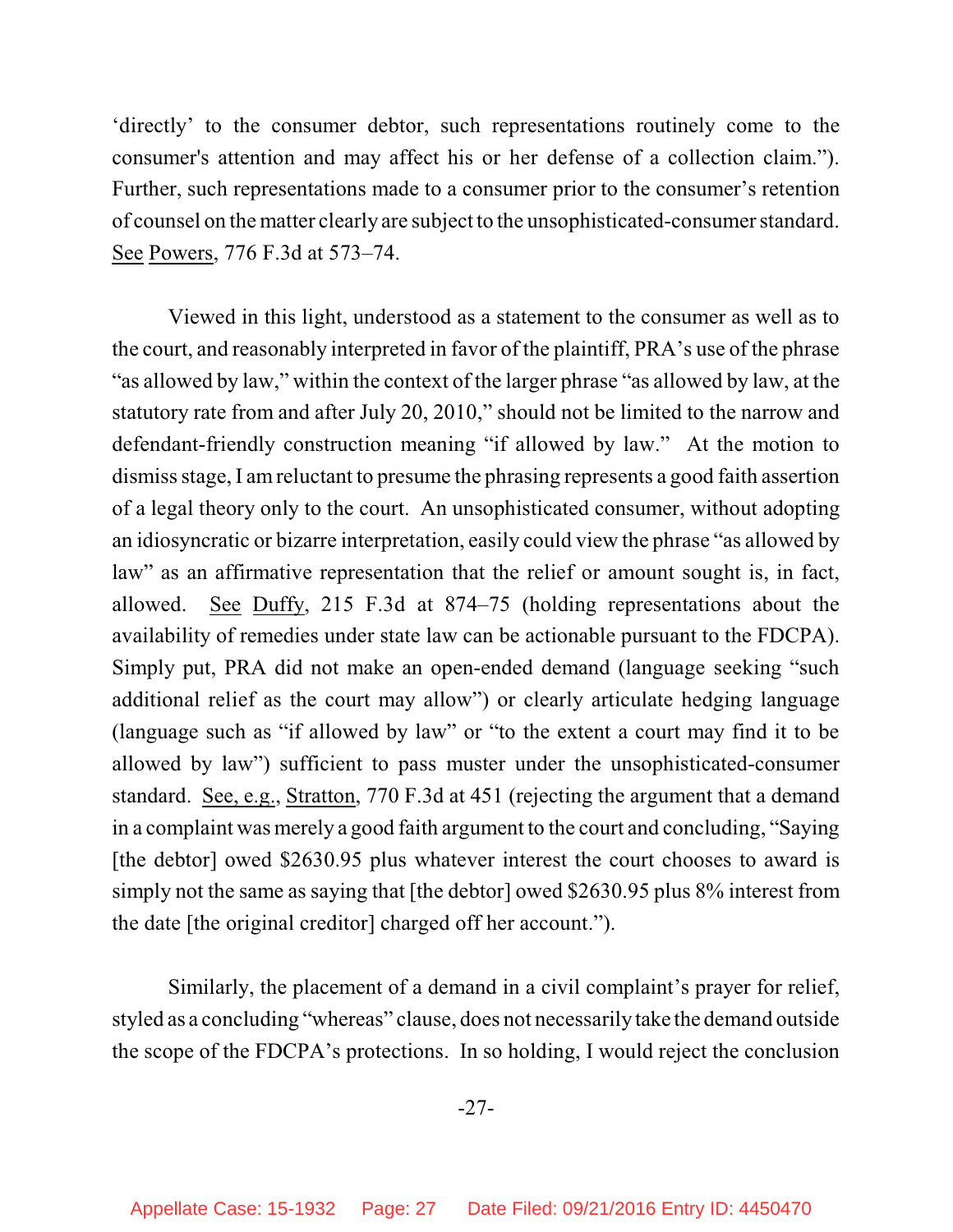of the majority and the several courts cited above indicating that such a clause is a non-actionable request to the court rather than an actionable debt-collection activity. Rather, as per the instruction of Hemmingsen: we may not presume a statement categorically non-actionable pursuant to the FDCPA merely because it is a statement to a third party. Hemmingsen, 674 F.3d at 818. Here the prayed-for relief stated "as allowed by law" in connection with a statutory rate of interest from a certain date. The prayer for relief was served upon the debtor and was not a vague demand for whatever the court might deem appropriate and consistent with applicable law. We therefore should not cut off Haney's claim at this early stage.

 $\frac{1}{2}$  , the set of the set of the set of the set of the set of the set of the set of the set of the set of the set of the set of the set of the set of the set of the set of the set of the set of the set of the set of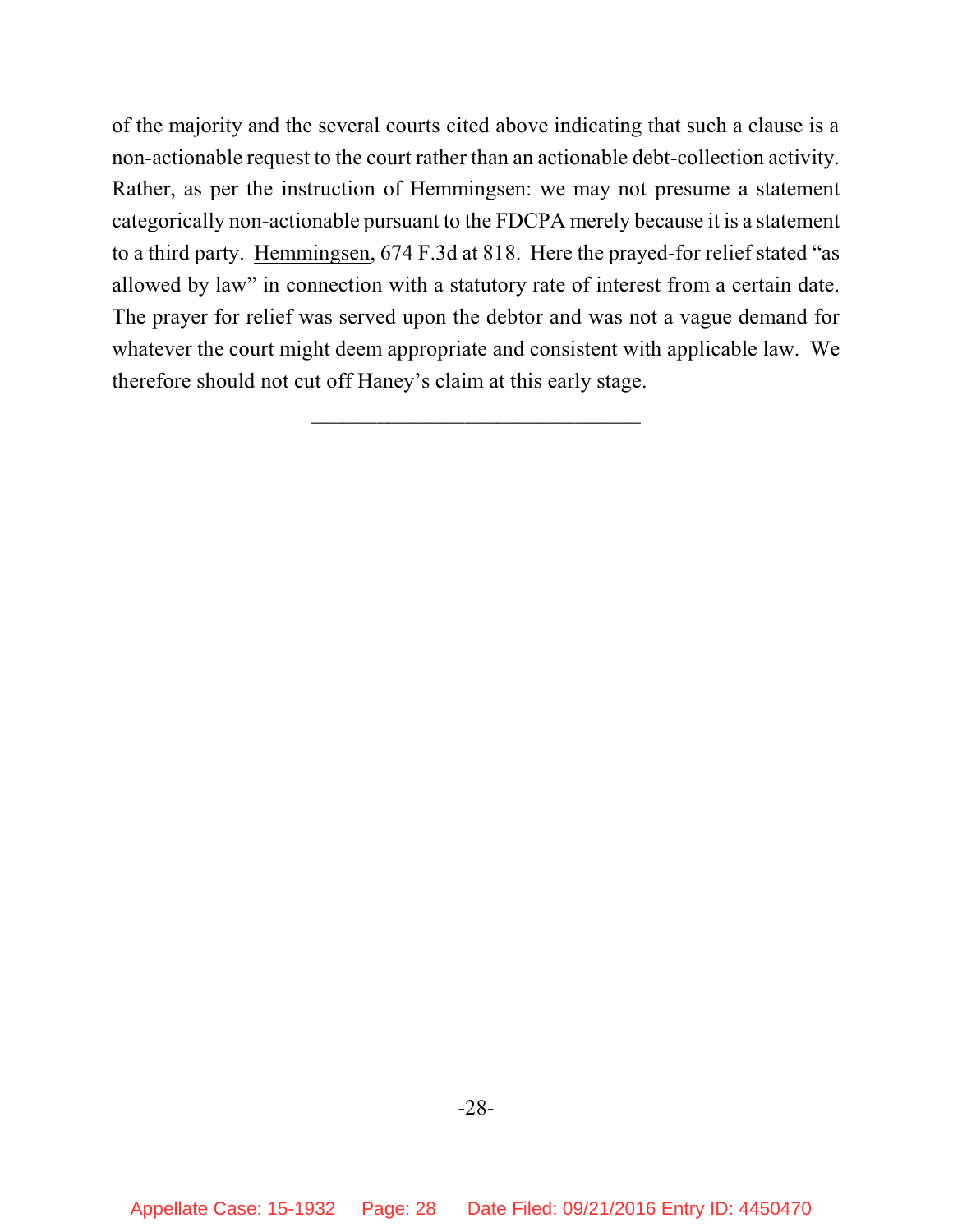**Michael E. Gans**  *Clerk of Court*

**VOICE (314) 244-2400 FAX (314) 244-2780 [www.ca8.uscourts.gov](http://www.ca8.uscourts.gov/)**

September 21, 2016

West Publishing Opinions Clerk 610 Opperman Drive Building D D4-40 Eagan, MN 55123-0000

RE: 15-1932 Daniel Haney v. Portfolio Recovery Associates, et al.

Dear Sirs:

A published opinion was filed today in the above case.

Counsel who presented argument on behalf of the appellant was Jeremy A. Gogel, of Saint Louis, MO. The following attorney(s) appeared on the appellant brief; Jeremy A. Gogel, of Saint Louis, MO.

Counsel who presented argument on behalf of the appellees was Joshua C. Dickinson, of Omaha, NE. The following attorney(s) appeared on the appellees' brief; Joshua C. Dickinson and Shilee T. Mullin of Omaha, NE., and Donald A. Horowitz of St. Louis, MO.

The judge who heard the case in the district court was Honorable Terry I. Adelman. The judgment of the district court was entered on March 30, 2015.

If you have any questions concerning this case, please call this office.

Michael E. Gans Clerk of Court

LMT

Enclosure(s)

cc: MO Lawyers Weekly

District Court/Agency Case Number(s): 4:14-cv-00720-TIA

Appellate Case: 15-1932 Page: 1 Date Filed: 09/21/2016 Entry ID: 4450470